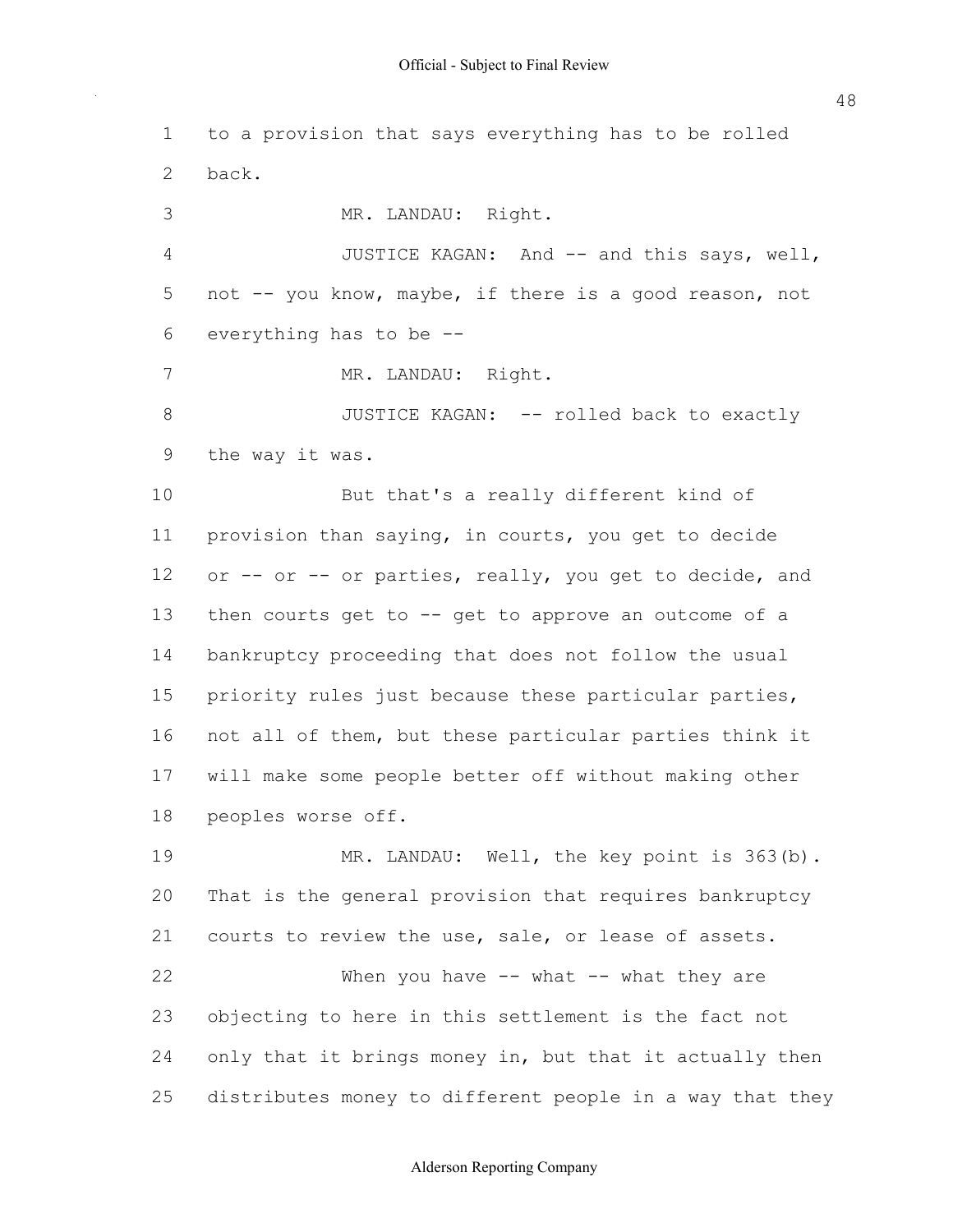say doesn't comply with the absolute priority rule. So it's the 363(b) discretion. That is the standard about best interests of the estate. It's been phrased various ways; that -- that's really a judicial gloss in the language of the statute, and that's probably -- you know, the absolute contours of 363(b) are not really within the question presented here. we in a world where there is any discretion at all, versus a world where the absolute priority rule applies by its terms? there -- I mean, this -- you would -- they say -- you're just saying they did it the wrong way when they reached the settlement; then this -- the -- the Petitioners here should have gone to the bankruptcy judge and said, Judge, you know, there is an odd thing about this settlement. They're not only paying in \$3 million or whatever, but they want to tell you how to distribute how to distribute it, and we want you to distribute it according to the rules, and not according to what they 1 2 3 4 5 6 7 8 9 10 11 12 13 14 15 16 17 18 19 20 21 22 23 24 25 The question presented here really is: Are JUSTICE BREYER: Well, this 363(b) -- is it. MR. LANDAU: And they -- JUSTICE BREYER: And they want to tell you say.

49

# Alderson Reporting Company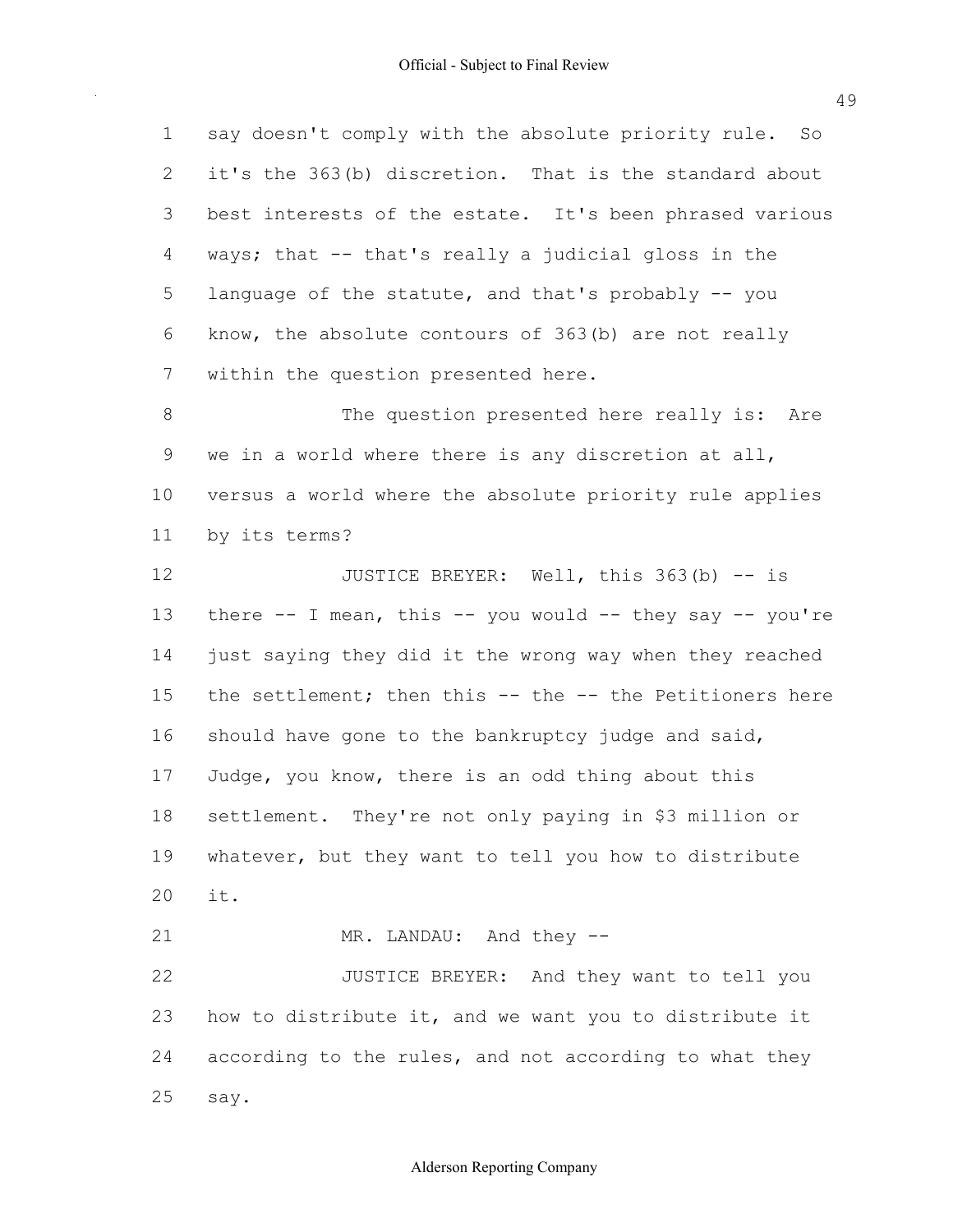$\sim$   $\sim$ 

| $\mathbf 1$    | That's what you say they should have done.              |
|----------------|---------------------------------------------------------|
| $\mathbf{2}$   | MR. LANDAU: Well, that's what they did do,              |
| $\mathfrak{Z}$ | and exactly what they --                                |
| $\overline{4}$ | JUSTICE BREYER: Well, if that's what they               |
| 5              | did do, what's the problem?                             |
| 6              | MR. LANDAU: Yes -- no, but they --                      |
| 7              | JUSTICE BREYER: And then you're saying they             |
| $8\,$          | have discretion there.                                  |
| $\mathcal{G}$  | MR. LANDAU: Yes.                                        |
| 10             | JUSTICE BREYER: So the question is: Do                  |
| 11             | they have discretion --                                 |
| 12             | MR. LANDAU: Yes.                                        |
| 13             | JUSTICE BREYER: -- to depart from -- okay.              |
| 14             | I got it.                                               |
| 15             | MR. LANDAU: And -- and they say --                      |
| 16             | JUSTICE BREYER: Do they have discretion                 |
|                | 17 depart from the -- do they have discretion to depart |
| 18             | from the priorities as set by Congress?                 |
| 19             | MR. LANDAU: Exactly. What I'm saying is                 |
| 20             | that the $--$ you know $--$                             |
| 21             | JUSTICE BREYER: Over the objection of one               |
| 22             | of the creditors.                                       |
| 23             | MR. LANDAU: The basic dispute before this               |
| 24             | Court in this case is --                                |
| 25             | JUSTICE BREYER: Okay. That's helpful.                   |

Alderson Reporting Company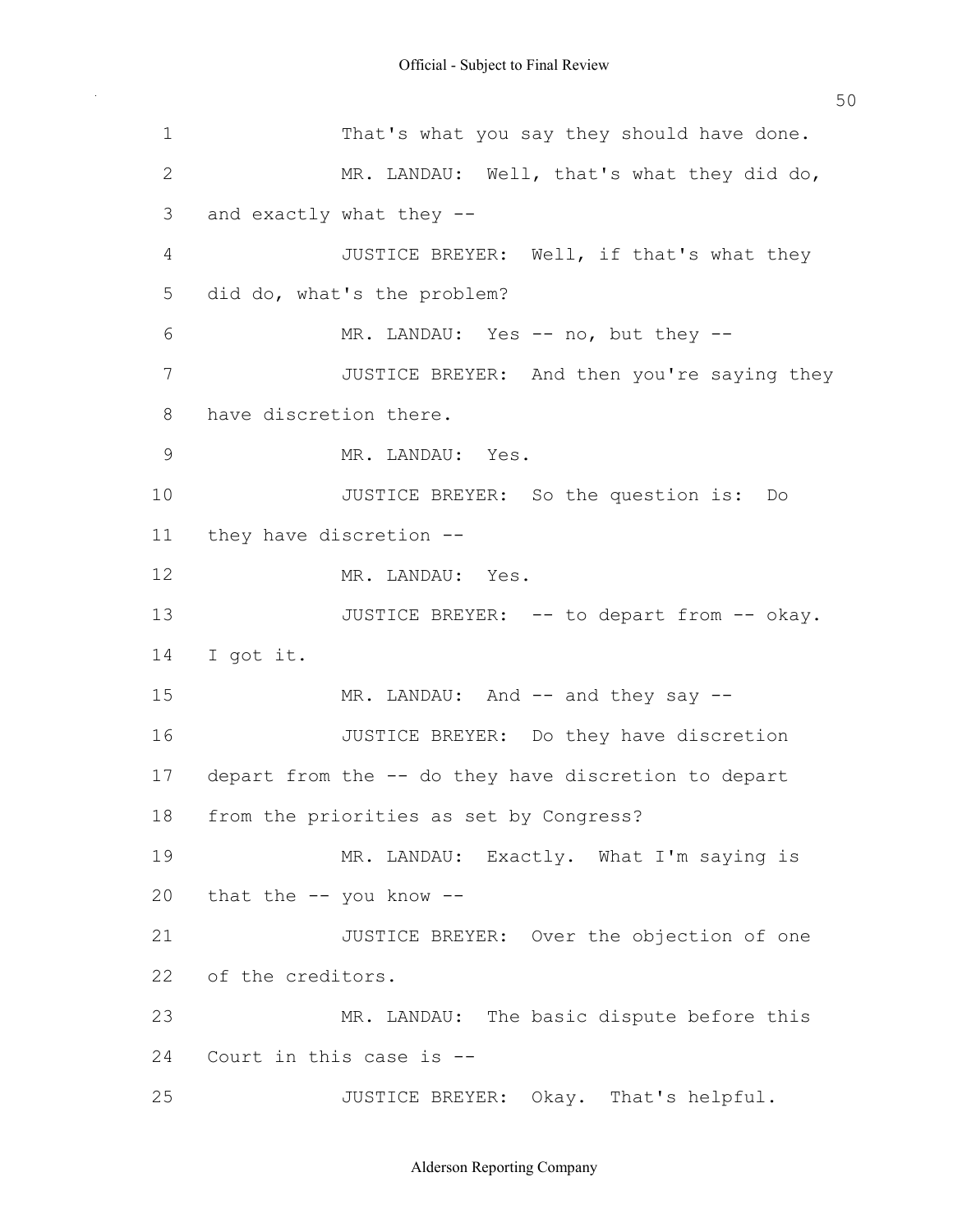$\sim$ 

| $\mathbf 1$ | MR. LANDAU: -- does the absolute priority                |
|-------------|----------------------------------------------------------|
| 2           | rule apply to distributions of plan assets -- of -- of   |
| 3           | estate assets, excuse me -- before a plan? They say      |
| 4           | yes, it does. We say no, it doesn't.                     |
| 5           | It -- you -- distribution of estate assets,              |
| 6           | whether it's on the first day through a first-day order, |
| 7           | a critical vendor order, is all subject --               |
| 8           | JUSTICE BREYER: Oh, well, once -- then I'm               |
| 9           | back with Justice Kagan. I'm pretty worried about that   |
| 10          | provision.                                               |
| 11          | MR. LANDAU: Well -- but --                               |
| 12          | JUSTICE BREYER: And the reason I'm worried               |
| 13          | about it is $-$ and you'll be worried about it, all you  |
| 14          | have to do is represent some client or represent some -- |
| 15          | a bank, for example, that thinks it has secured --       |
| 16          | thinks it has a secured interest in something, and lo    |
| 17          | and behold, there is a \$40 billion settlement, and they |
| 18          | make it conditional that the money go to the widows and  |
| 19          | orphans --                                               |
| 20          | MR. LANDAU: Okay, but -- but --                          |
| 21          | JUSTICE BREYER: -- so we reverse it here,                |
| 22          | and then the --                                          |
| 23          | MR. LANDAU: But, Your Honor, just to be                  |
| 24          | clear.                                                   |
| 25          | JUSTICE BREYER: Yeah.                                    |

Alderson Reporting Company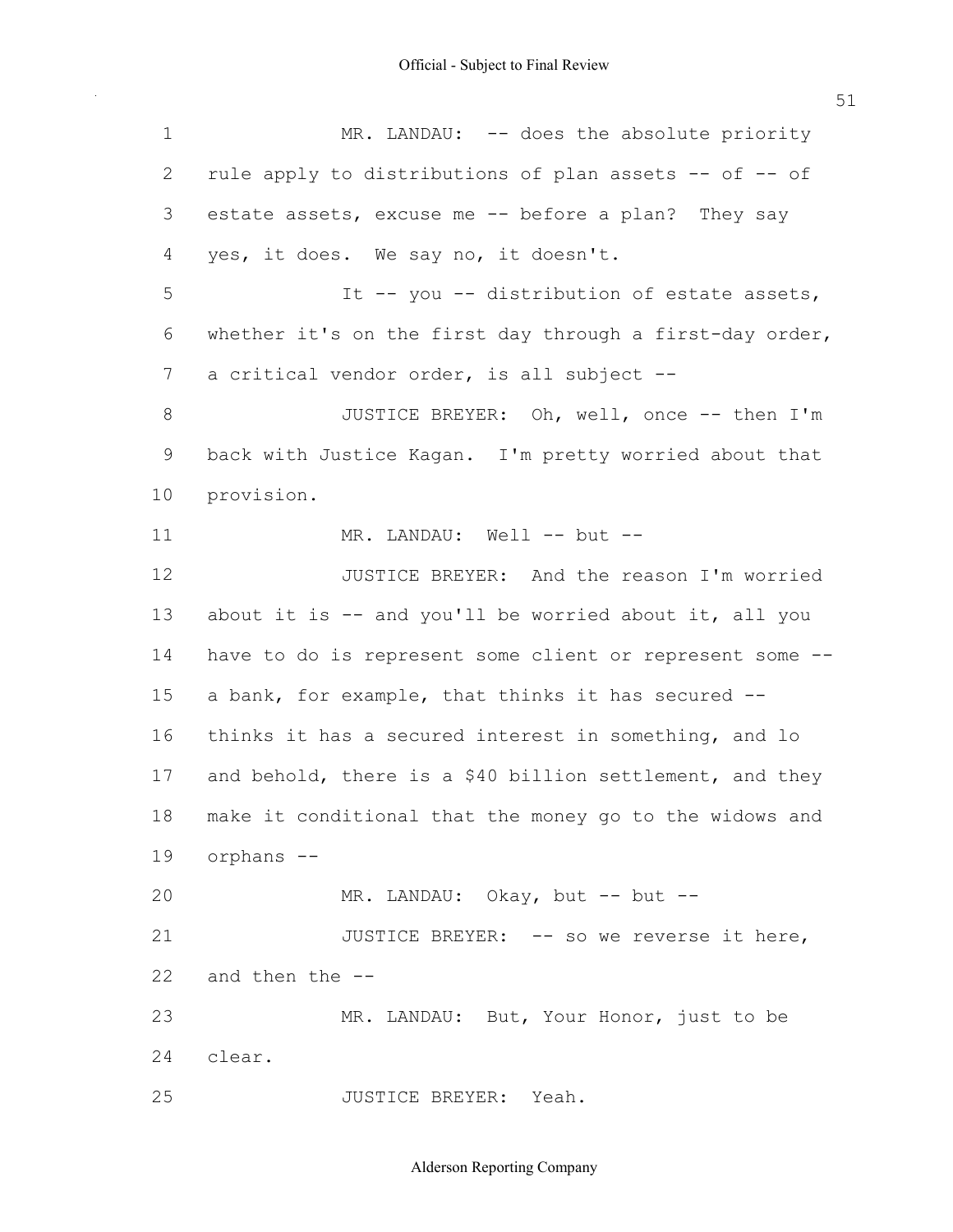$\sim$   $\sim$ 

| $\mathbf 1$ | MR. LANDAU: Discretion doesn't mean win.                  |
|-------------|-----------------------------------------------------------|
| 2           | And -- and I think the Second Circuit in Iridium and the  |
| 3           | Third Circuit in this case were very, very clear that     |
| 4           | the most important consideration for a court to look at   |
| 5           | in -- in assessing a distribution of assets that doesn't  |
| 6           | comfort with the priority rule is: Is there a             |
| 7           | compelling reason why it doesn't? We --                   |
| $8\,$       | CHIEF JUSTICE ROBERTS: But that's, I think,               |
| 9           | where the $--$ the $--$ the issue comes down. I mean, the |
| 10          | reasonableness of your position is directly related to    |
| 11          | how extraordinary the extraordinary circumstances have    |
| 12          | to be.                                                    |
| 13          | I mean, you're -- you're -- you're                        |
| 14          | suggesting that the main criteria in approving under      |
| 15          | 363(b) is pretty much what the priorities are under --    |
| 16          | under Chapter 11.                                         |
| 17          | MR. LANDAU: Right.                                        |
| 18          | CHIEF JUSTICE ROBERTS: Now, if there is a                 |
| 19          | very close requirement there, then, you know, what        |
| 20          | you're asking for is not that extraordinary.              |
| 21          | MR. LANDAU: It isn't -- I just --                         |
| 22          | CHIEF JUSTICE ROBERTS: If, however -- well,               |
| 23          | if, however, that -- it -- it's -- that priority simply   |
| 24          | informs the exercise of discretion by the judge under     |
| 25          | 363(b) and is not as tight a requirement, well, then,     |

52

## Alderson Reporting Company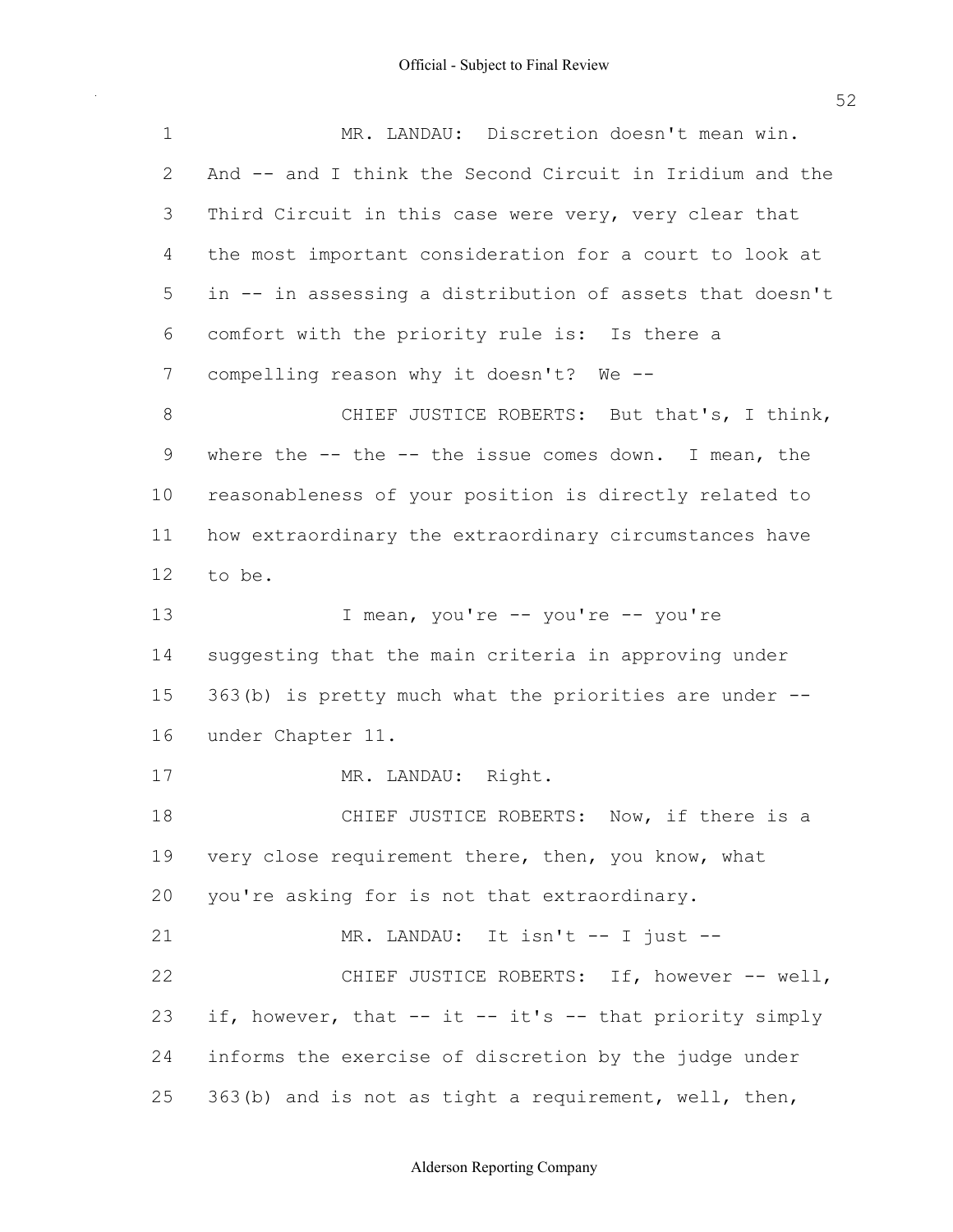it's -- you know, then it is pretty extraordinary. And -- and it -- it makes a difference. people's leverage in negotiating the plan depends to some extent on their priorities. Under the -- the -- the settlement regime, it's, you know, the -- the leverage is reshuffled, and it's more or less who can gang up on who but who else. you answer my concerns? that the absolute priority rule as such applies to plans. When you're talking about distributions of assets other than plans, you're in that discretionary by the petition is the dispute between AWECO on the one and Iridium on the other, which is, is it -- is it the absolute priority rule that governs preplan distributions, or is it this discretionary regime? the -- and so you can resolve this case by simply saying they are wrong to say the absolute priority rule applies 1 2 3 4 5 6 7 8 9 10 11 12 13 14 15 16 17 18 19 20 21 22 23 24 25 Under -- under the -- the Chapter 11 regime, MR. LANDAU: Right. But Congress drew a line -- CHIEF JUSTICE ROBERTS: I'm sorry. Could MR. LANDAU: Just -- Congress drew a line regime. That -- the question presented to this Court One can, in other cases, work on the --

## Alderson Reporting Company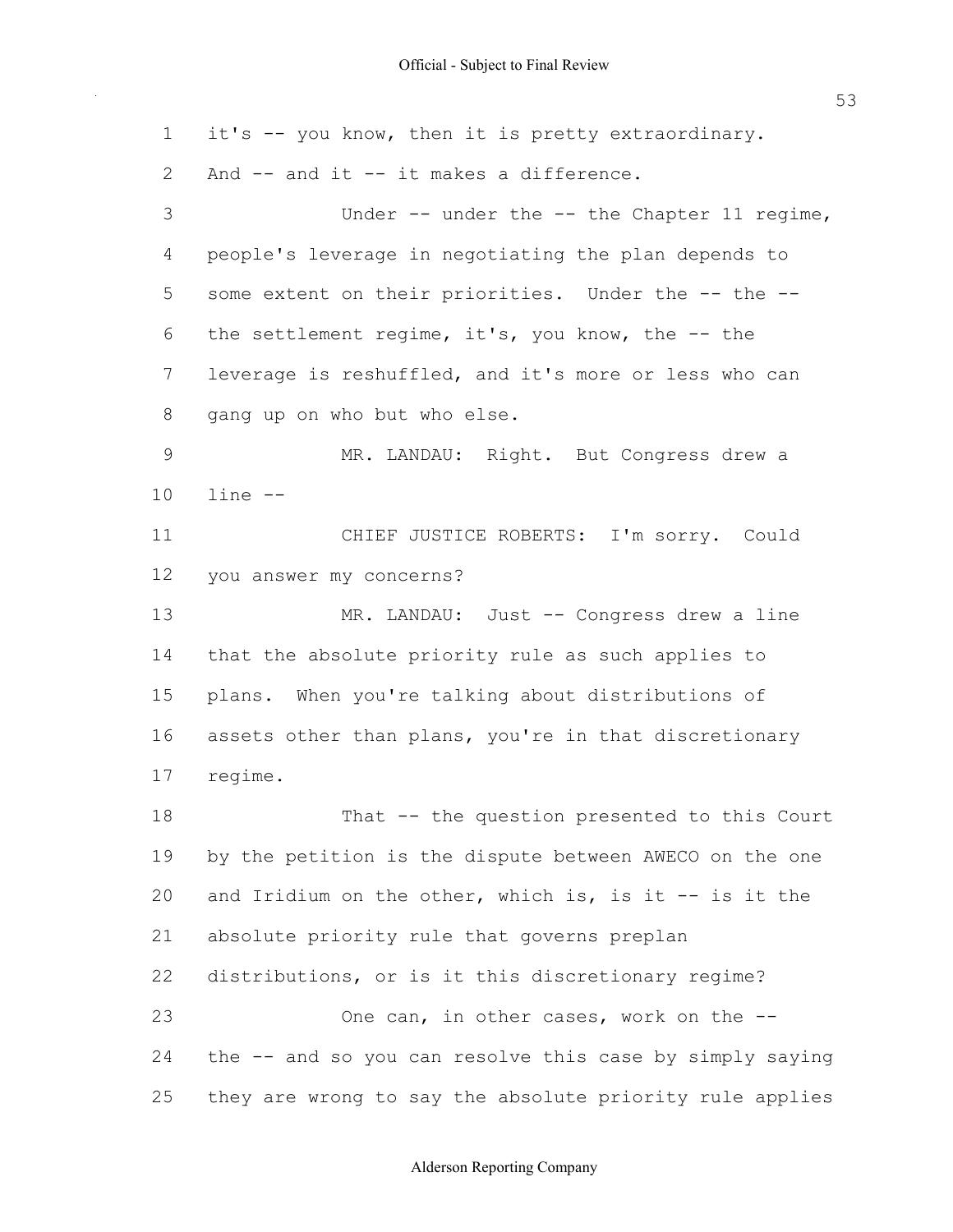outside the context of plan. exercise of discretion is something that they didn't present in the question presented. They didn't say the Third Circuit erred -- concerned about -- discretionary Iridium standard. concerned about how extraordinary the extraordinary circumstances are -- in other words, your position looks more reasonable the tighter the extraordinariness requirement is -- what -- what type of language would you require -- I mean, you're saying, oh, well, just say you can do this and then it will work out over time how extraordinary it is. felt an obligation to tighten the extraordinary on the language that the Second Circuit used in Iridium and the Third Circuit used here, saying that it is the -- the most important consideration is conformity with the absolute priority rule. So that if there is a 1 2 3 4 5 6 7 8 9 10 11 12 13 14 15 16 17 18 19 20 21 22 23 24 25 The extent to which you get into the CHIEF JUSTICE ROBERTS: Right, but if we are MR. LANDAU: -- in applying the CHIEF JUSTICE ROBERTS: If -- if we are But what would you say if you want  $--$  if you requirement? MR. LANDAU: I don't think I could improve

## Alderson Reporting Company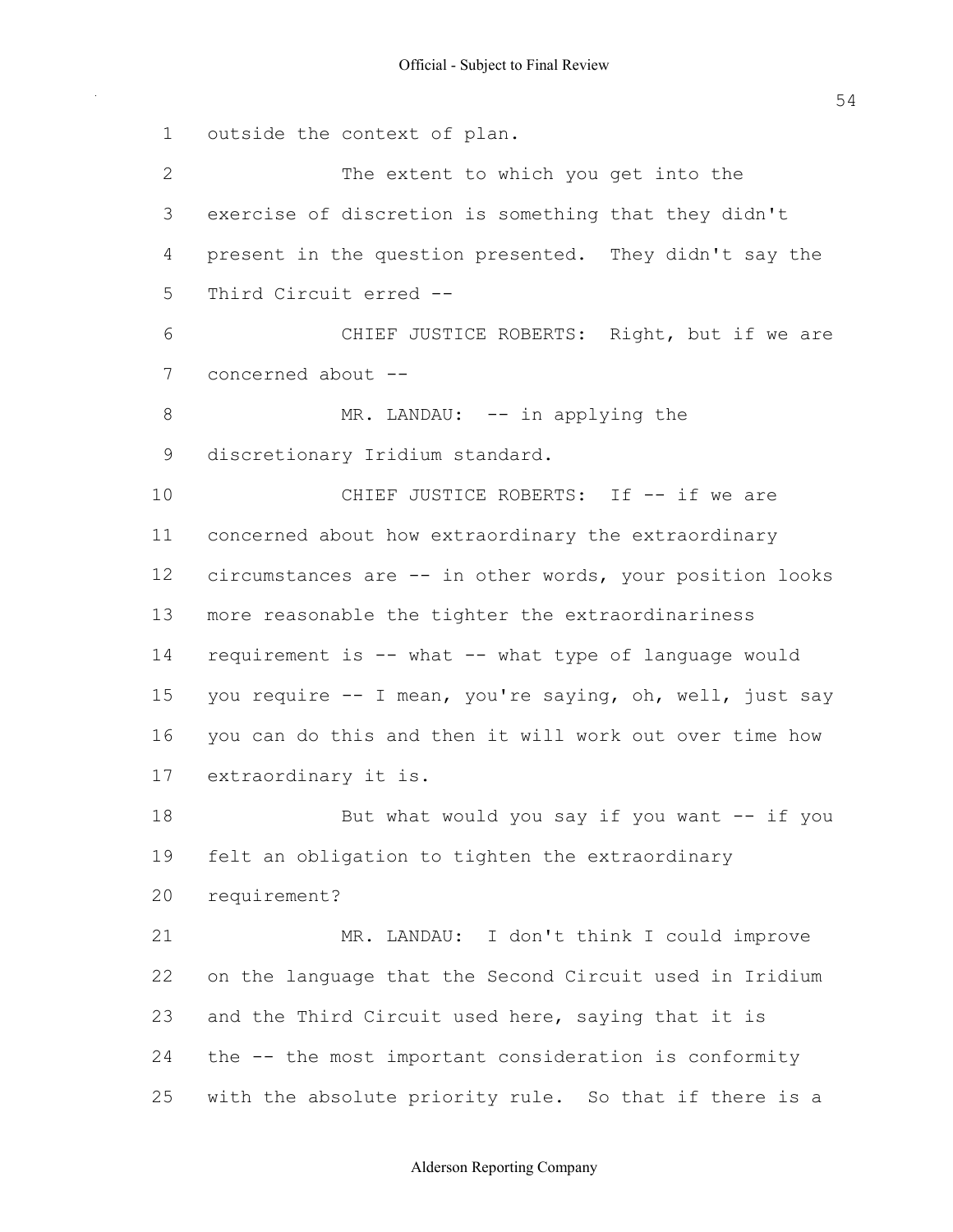confirmable plan that is -- is -- that -- that where the person complaining that they were cut out would actually get something in the absolute prior -- through the application of the absolute priority rule, that would be almost implausible to think that it could ever be 1 2 3 4 5 6 approved.

 into -- this is what Ms. Harrington ended her remarks by saying, is that you're just saying the plans that the Bankruptcy Code declare not confirmable are, in fact, going to be confirmed through this alternative 7 8 9 10 11 12 13 The -- the fundamental problem -- JUSTICE KAGAN: But then doesn't that run procedure?

 now we are talking about the means for terminating Chapter 11 plans, which is a little bit different than the question presented, which is all about the distribution of assets. But just -- just to be clear, so Section 1112 of the Code says that if a -- if Chapter 11 plan can't be confirmed, you have two alternatives. You either go to Chapter 7 conversion or to dismissal. Chapter -- there are specific findings here that Chapter 7 conversion made no sense because the -- the trustee would -- the -- the estate did not have the money to pursue the claim on its own and nobody would 14 15 16 17 18 19 20 21 22 23 24 25 MR. LANDAU: No, Your Honor. Again, the --

#### Alderson Reporting Company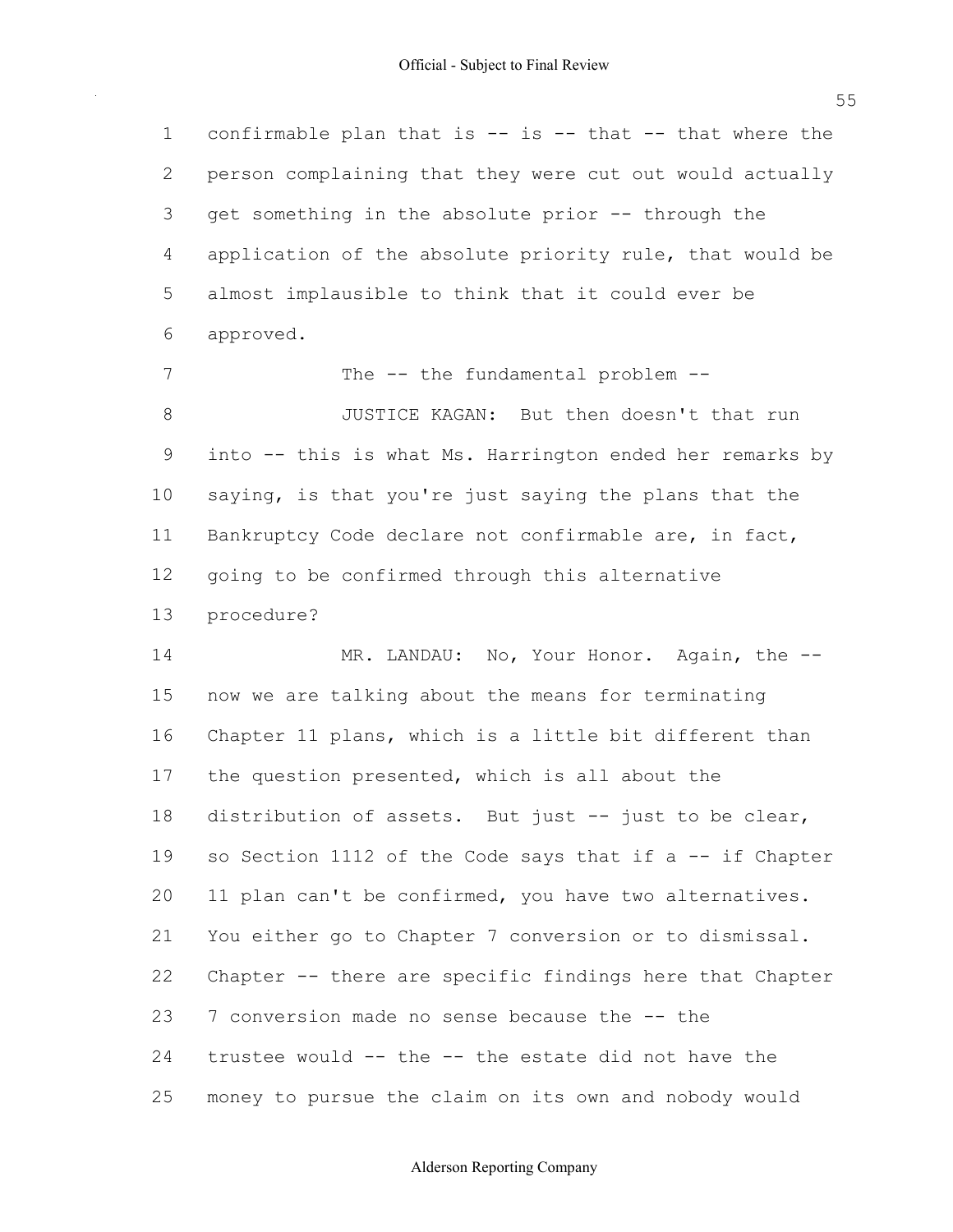bring this case on a contingency basis. 1

 $\bar{\gamma}$ 

| $\mathbf{2}$ | Now, the -- the -- the Petitioners here were           |
|--------------|--------------------------------------------------------|
| 3            | participating at that hearing in the bankruptcy court  |
| 4            | where this was done. They didn't raise their hands and |
| 5            | say, hey, we'd be willing to pursue this on a          |
| 6            | contingency basis, which is why it's somewhat          |
| 7            | farfetched, to say the least, that they're now         |
| 8            | suggesting that theoretically well, they -- they were  |
| $\mathsf 9$  | deprived of this opportunity to pursue this claim      |
| 10           | outside of bankruptcy. They were given the opportunity |
| 11           | to pursue the claim on behalf of the estate in         |
| 12           | bankruptcy, and nobody wanted to do that.              |
| 13           | JUSTICE SOTOMAYOR: Mr. Landau, is there a              |
| 14           | difference, in your mind, because there might be in    |
| 15           | mine, between a settlement that settles an individual  |
| 16           | claim, the emergency creditor claim that your -- that  |
| 17           | your opponent spoke about, where there is not a total  |
| 18           | distribution of the assets of the company, from a plan |
| 19           | that's really just an alternative plan, because that's |
| 20           | what this structured settlement was?                   |
| 21           | In my mind, something that would be an                 |
| 22           | extraordinary circumstance --                          |
| 23           | MR. LANDAU: Right.                                     |
| 24           | JUSTICE SOTOMAYOR: -- would be something               |
| 25           | that did something like the first thing, and not       |

## Alderson Reporting Company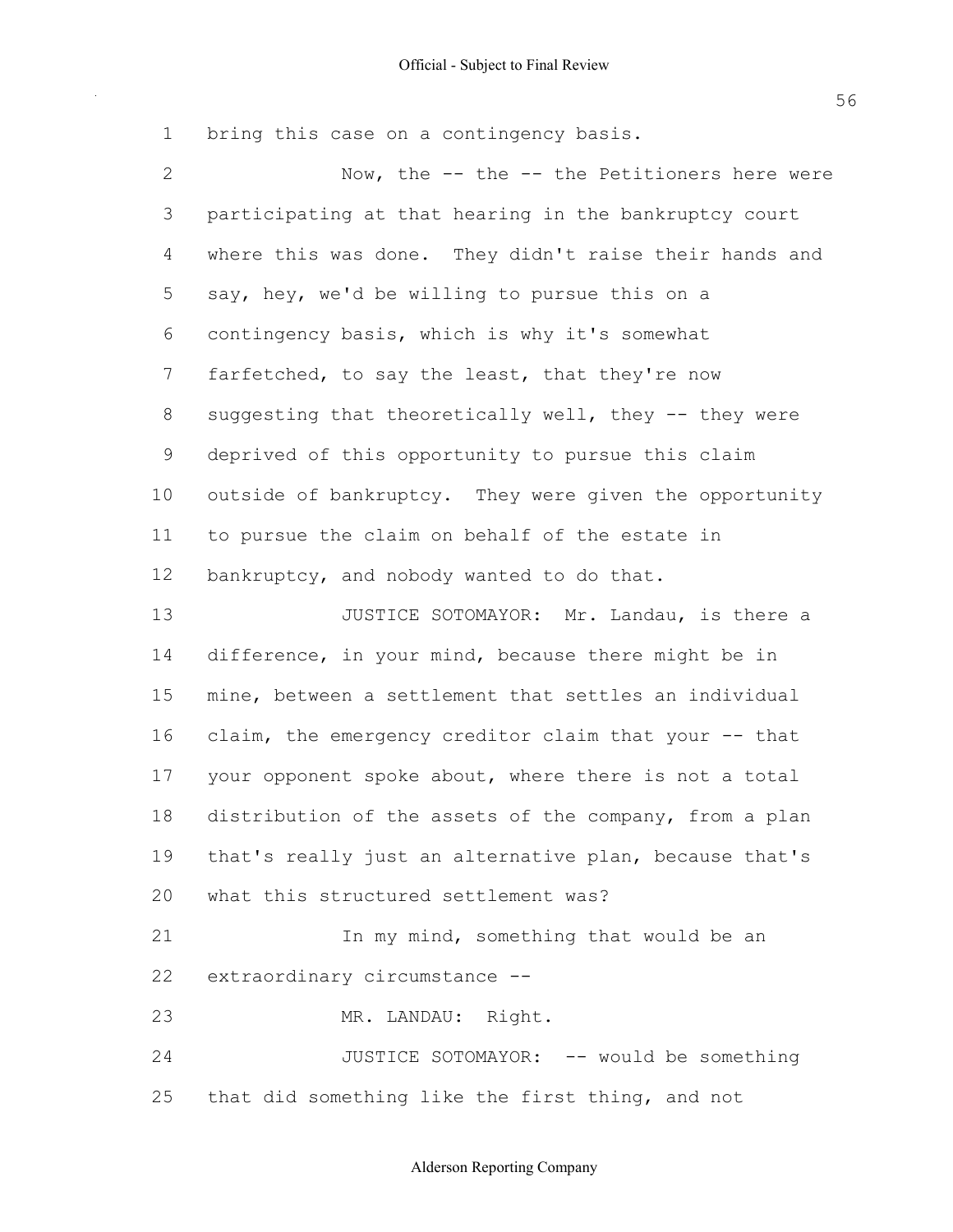necessarily the second. very important point, which is, the application of the 363(b) discretion may well vary depending on the circumstances of the case and, just -- and your first is -- now we are talking about, you know, the way that that 363(b) analysis applies, and it may apply bankruptcy versus the last day of the bankruptcy. Sun Life cared? going to pay \$2 million and get all the claims against it released -- what was its reason for not wanting the proceeds to be distributed according to the absolute of all claims and they got that with all other creditors. The -- the -- the creditors -- the Petitioners here refused to settle their WARN claims that their -- those are their claims outside the context of this claim get settled, for less than a hundred cents 1 2 3 4 5 6 7 8 9 10 11 12 13 14 15 16 17 18 19 20 21 22 23 24 25 MR. LANDAU: I think Your Honor is making a hypothetical, maybe  $-$ - you know that  $-$ - that  $-$ - that differently -- JUSTICE SOTOMAYOR: So would you tell -- MR. LANDAU: -- on the first day of the JUSTICE SOTOMAYOR: -- me why Sun Life --If it got its settlement -- i.e., it was priority rule? MR. LANDAU: It wanted a global settlement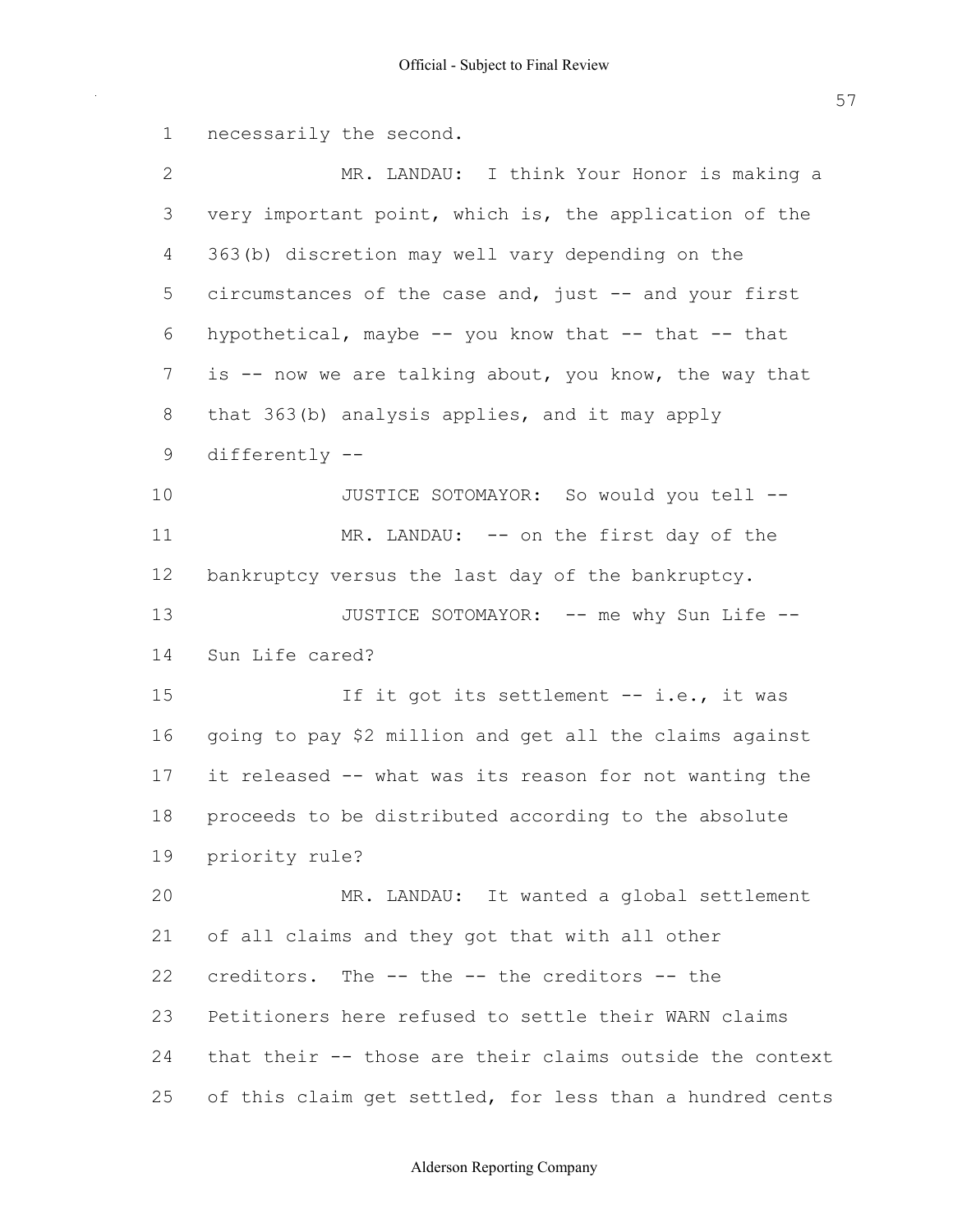on the dollar. So they were -- they were holdouts, essentially, refusing to join the global settlement of 1 2 3 everything.

 Does this mean that the junior creditors wouldn't have agreed to this settlement because the senior creditors could have? What did the senior creditors, who were in line -- in line care about how much was left over to junior creditors, including Sun Life? that Sun would not have entered into the settlement at all unless -- which -- which benefited all the creditors, including the junior creditors - settlement of this WARN claim outside of the -- against Sun, Sun didn't want to have a settlement that -- that funded the litigation against it. Now, it -- have been the one that occurred. 4 5 6 7 8 9 10 11 12 13 14 15 16 17 18 19  $20$ 21 22 23 24 25 JUSTICE SOTOMAYOR: Well, I'm -- I'm sorry. MR. LANDAU: Well, I think that the point is JUSTICE SOTOMAYOR: But why? MR. LANDAU: Why -- JUSTICE SOTOMAYOR: Why does it care? MR. LANDAU: Why does Sun? Well, for --JUSTICE SOTOMAYOR: Why does Sun Life care? MR. LANDAU: In the absence of a global JUSTICE SOTOMAYOR: No, the settlement would MR. LANDAU: No, because it --

Alderson Reporting Company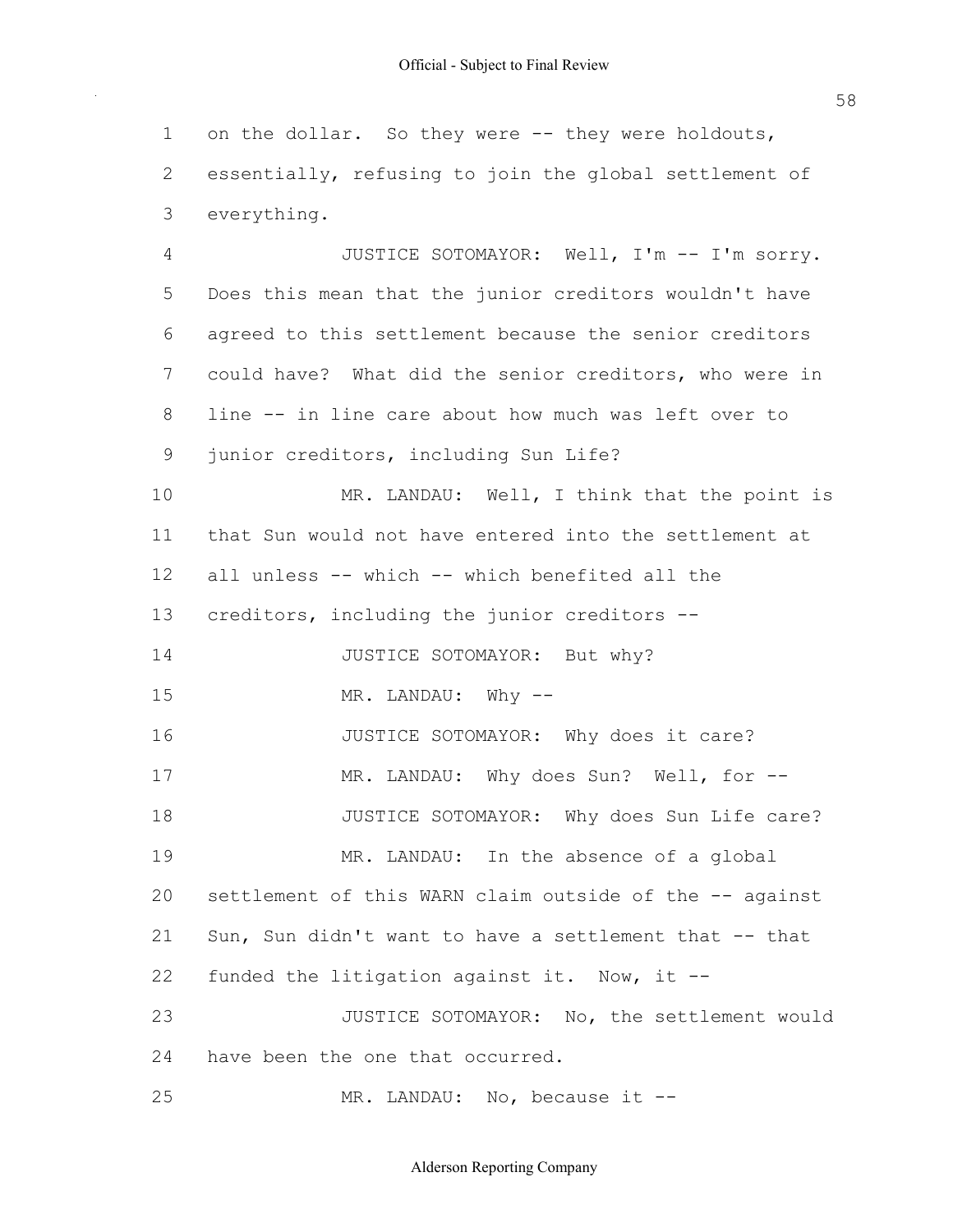The claim that was settled was the estate's fraudulent conveyance claim. These particular Petitioners had a separate WARN claim against Sun and the debtor. And it was -- in the context of settling the fraudulent conveyance claim against the estate, Sun only wanted to have a global settlement to put this whole litigation behind it. And they said, we're not going to settle the fraudulent conveyance claim in a way that funds still sue you for those fraudulent conveyance claims? the -- the -- they can certainly pursue their WARN claims, and they did. That was their choice not to participate in the settlement -- claim was ended. But I think the key point, there are findings here that the fraudulent-transfer claim was 1 2 3 4 5 6 7 8 9 10 11 12 13 14 15 16 17 18 19 20 21 22 23 24 JUSTICE SOTOMAYOR: If it -- MR. LANDAU: There's two different claims. the prepetition -- JUSTICE SOTOMAYOR: So do you think they can MR. LANDAU: Not for the fraudulent --JUSTICE SOTOMAYOR: Not you; Sun Life. MR. LANDAU: Not -- they can certainly sue JUSTICE SOTOMAYOR: The fraudulent-transfer claim? MR. LANDAU: No. The fraudulent-transfer

#### Alderson Reporting Company

essentially worthless to them, because there was no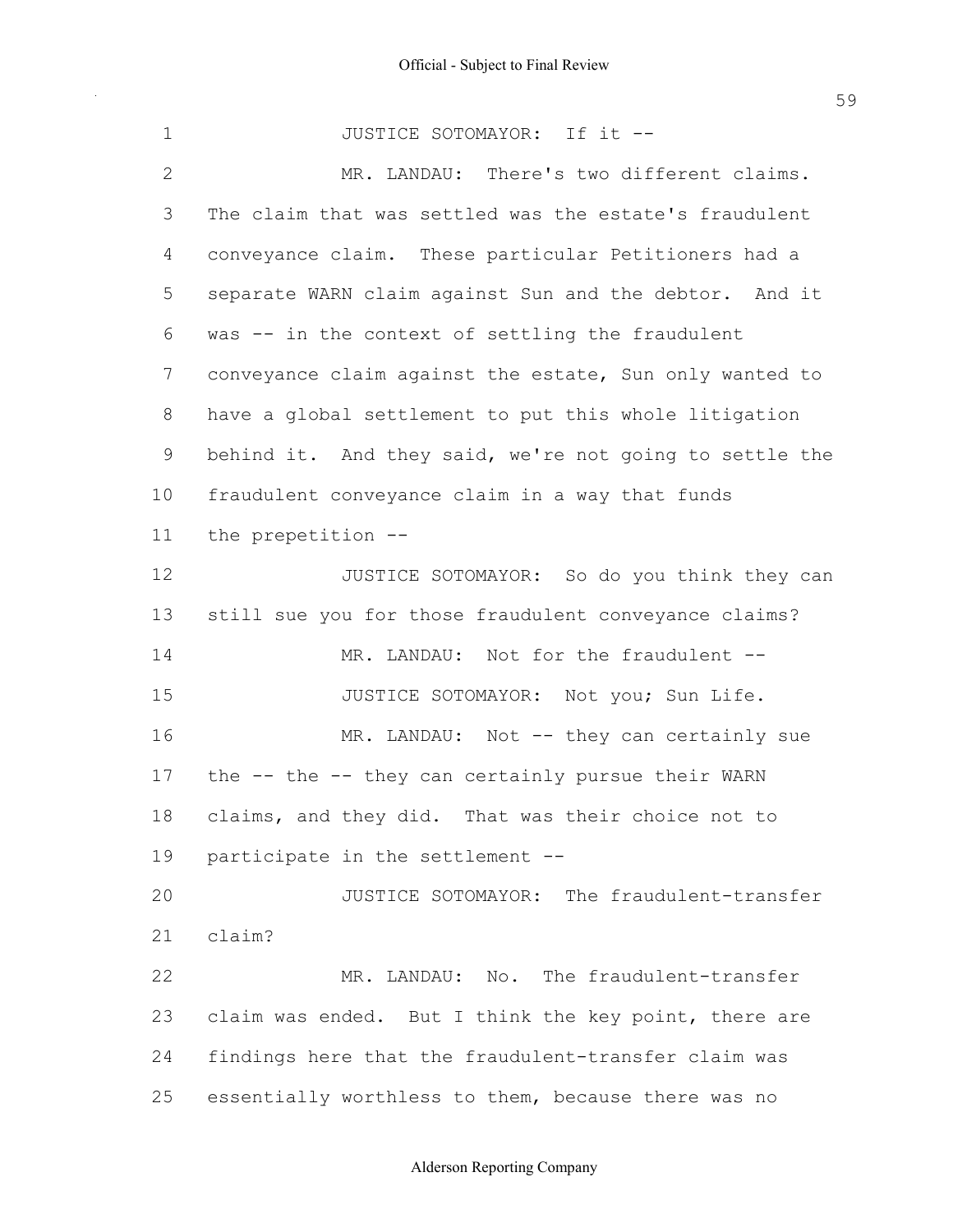money to pursue it, and -- My basic question was -- care if the fraudulent conveyance claim was going to be resolved and released? exclude these truck drivers from receiving whatever they the truck drivers to pursue their separate WARN claims against us. So we didn't want them -- you had already -- That -- it's -- it's the timing of that, I think, Your Honor, that really gets to the point. really talking about a rule where they're saying the absolute priority rule in flexibly and invariably 1 2 3 4 5 6 7 8 9 10 11 12 13 14 15 16 17 18 19 20 21 22 23 24 25 JUSTICE SOTOMAYOR: You don't understand. MR. LANDAU: Okay. JUSTICE SOTOMAYOR: -- what did Sun Life MR. LANDAU: Because -- JUSTICE SOTOMAYOR: Why did it care to demanded? MR. LANDAU: Because that would have funded JUSTICE SOTOMAYOR: But that eventually -- MR. LANDAU: No. JUSTICE SOTOMAYOR: Sun Life had already won that. MR. LANDAU: No. We only won later. I think the fundamental point here is we're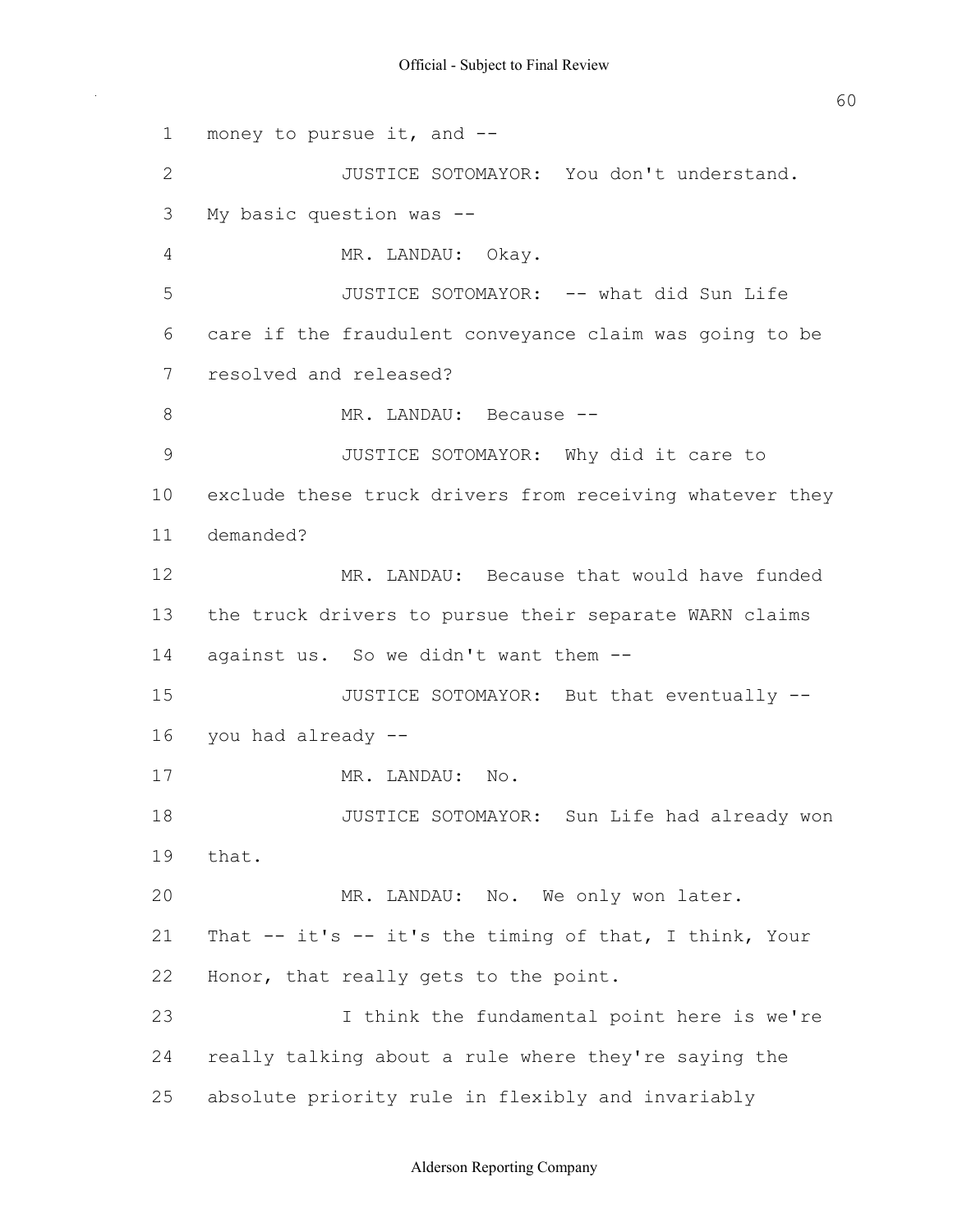applies even before a plan. use/sale of assets at any point before the plan is governed by 363(b). There are -- that's a discretionary regime. And as the Second Circuit said in Iridium and the Third Circuit said here, it is absolutely critical to look at making sure that it's not an evasion of the Court was asked to resolve is, is it the -- the rigid and unyielding absolute priority rule or the 363(b)? And the Code answers this question. And -- and so I think in this case that the -- says is the trustee can sell a suit. Okay? That's what it says. It says nothing about -- the terms are. It says nothing about what the settlement is. And the question for us, I guess, is, in those words, which make no reference to it -- terms that will, in fact, take these assets that belong to the company and distribute them in a way that is 2 3 4 5 6 7 8 9 10 11 12 13 14 15 16 17 18 19 20 21 22 23 24 25 Our position, on the other hand, is that the plan. But  $-$ - but  $-$ - but the question that this JUSTICE BREYER: What the Code in 363(b) MR. LANDAU: Yes, but -- JUSTICE BREYER: It says nothing about what MR. LANDAU: But --JUSTICE BREYER: -- can you settle it on

# Alderson Reporting Company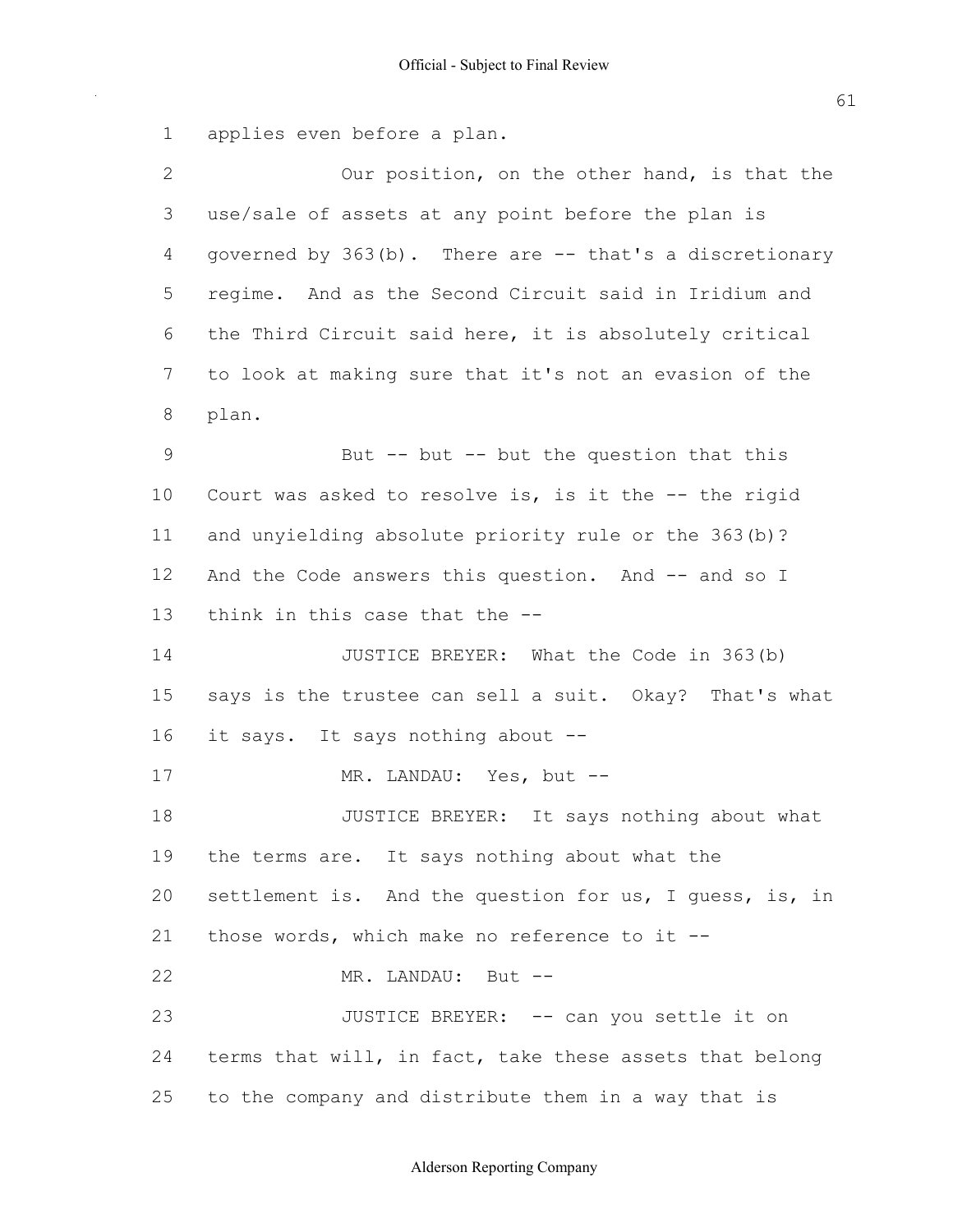contrary to 1, 2, 3, 4, 5? a use of the estate assets, Your Honor. So again, it goes to, can you -- what are the constraints on using the estate assets? the very tight way in which the Second Circuit in Iridium said, we want to be super careful in this. To say we want to be super careful is not to say -- is just to say that the Fifth Circuit overstated it by saying you can never do it. In other words, the Fifth Circuit has an absolute bright-line rule. We don't care how bankruptcy court here. The Bankruptcy Code is not a suicide pact. So if, in fact, you have a situation where the settlement or -- and the distribution proposed makes others better without making these folks worse off, there is nothing in the Code that prohibits that. 1 2 3 4 5 6 7 8 9 10 11 12 13 14 15 16 17 18 19 20 21 22 23 24 25 MR. LANDAU: But -- but the distribution is And I -- I really encourage you to look at Pareto-optimal -- JUSTICE BREYER: Right. MR. LANDAU: -- this is. And I think the basic point was made by the CHIEF JUSTICE ROBERTS: Thank you, counsel. MR. LANDAU: Thank you. CHIEF JUSTICE ROBERTS: Two minutes, Ms. Spinelli.

## Alderson Reporting Company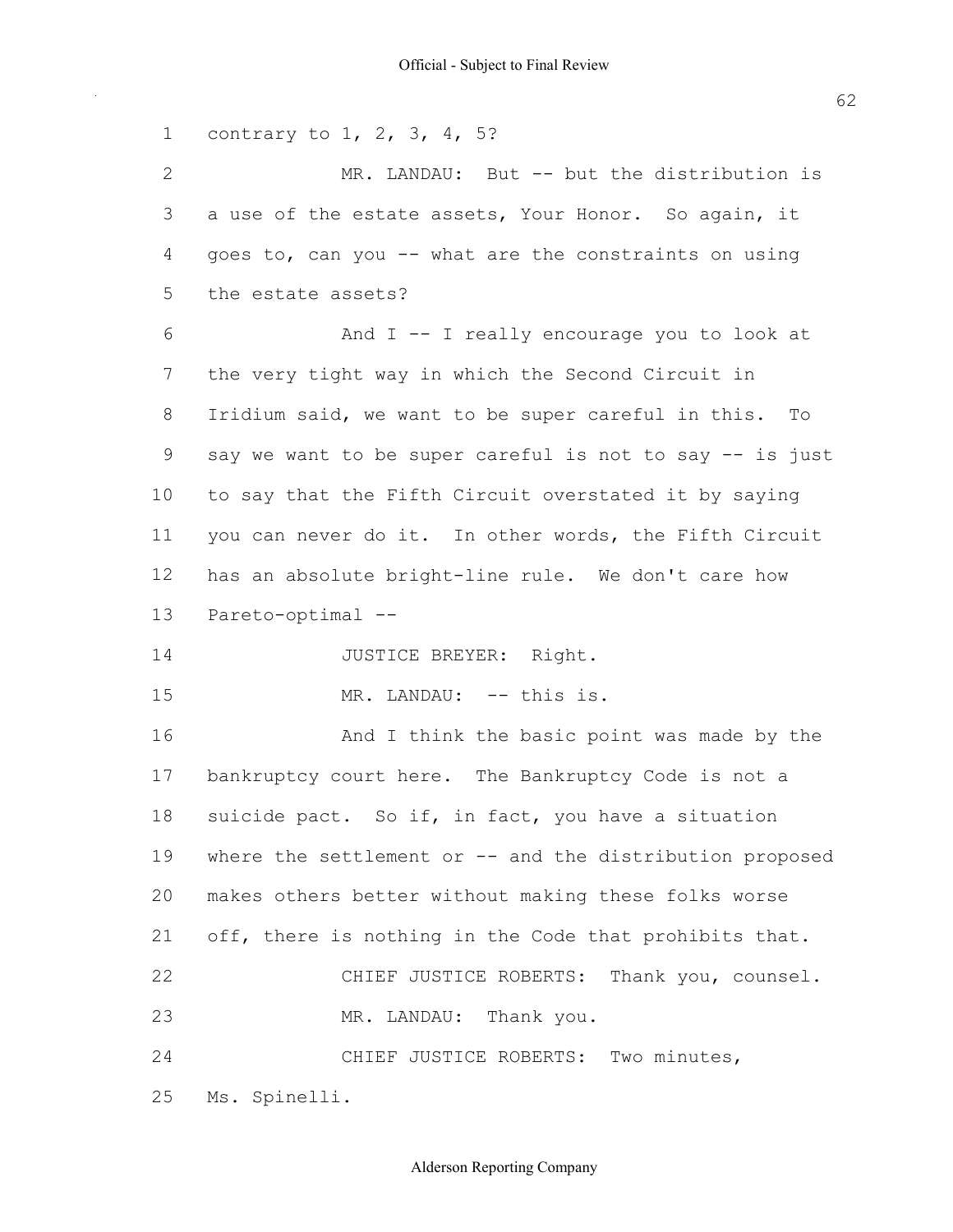$\sim$ 

| $\mathbf 1$  | REBUTTAL ARGUMENT OF DANIELLE SPINELLI                   |
|--------------|----------------------------------------------------------|
| $\mathbf{2}$ | ON BEHALF OF THE PETITIONERS                             |
| 3            | MS. SPINELLI: Respondents' position fails                |
| 4            | because Section 363(b) is not a means of distributing    |
| 5            | estate assets. The -- the 363(b) discretion that         |
| 6            | Mr. Landau referred to is discretion to approve a        |
| 7            | settlement or a sale of an estate asset, not to          |
| 8            | distribute the settlement or sale proceeds in violation  |
| $\mathsf 9$  | of priority.                                             |
| 10           | Assets are distributed under Chapter 11                  |
| 11           | through a Chapter 11 plan. That's it. And our            |
| 12           | fundamental point here is that those assets cannot be    |
| 13           | distributed on account of prepetition claims in          |
| 14           | violation of priority.                                   |
| 15           | To the extent there is a potential exception             |
| 16           | for the Doctrine of Necessity, that's hotly disputed.    |
| 17           | Courts disagree about whether that exception exists.     |
| 18           | And that's not an issue this Court needs to resolve      |
| 19           | because the Doctrine of Necessity, by its nature, is     |
| 20           | designed for situations in which a payment to            |
| 21           | prepetition creditors is necessary to the reorganization |
| 22           | of the debtor. There is no dispute that that wasn't the  |
| 23           | case here. And as for our first-day order paying the     |
| 24           | wages of the drivers, that was consented to, and no one  |
| 25           | is saying that you're not allowed to consent to a        |

## Alderson Reporting Company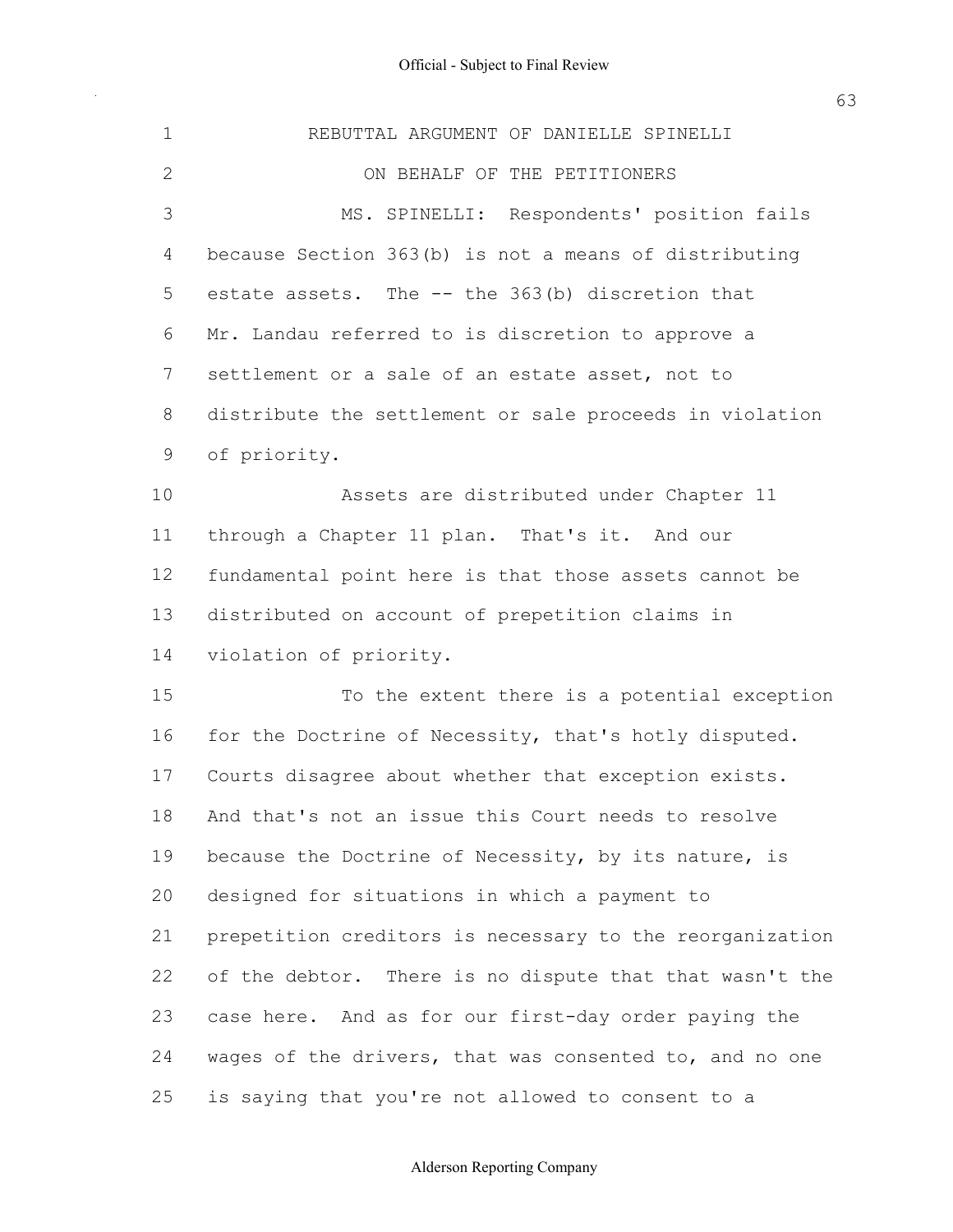structured dismissals is that there is no superpower associated with structured dismissals that provides for an exception to that general rule that one cannot distribute estate property on account of prepetition claims in violation of priority. basic process of bankruptcy. If debtors could distribute estate property to creditors at any time without regard to the priority scheme before a plan, there wouldn't be much left of the scheme. Debtors could simply reach a deal with junior creditors and distribute property leaving inadequate resources to pay above-entitled matter was submitted.) 1 2 3 4 5 6 7 8 9 10 11 12 13 14 15 16 17 18 19 20 21 22 23 24 25 priority violation. The only point we are making about Respondents' rule would wreak havoc on the senior creditors. CHIEF JUSTICE ROBERTS: Thank you, counsel. The case is submitted. (Whereupon, at 11:05 a.m., the case in the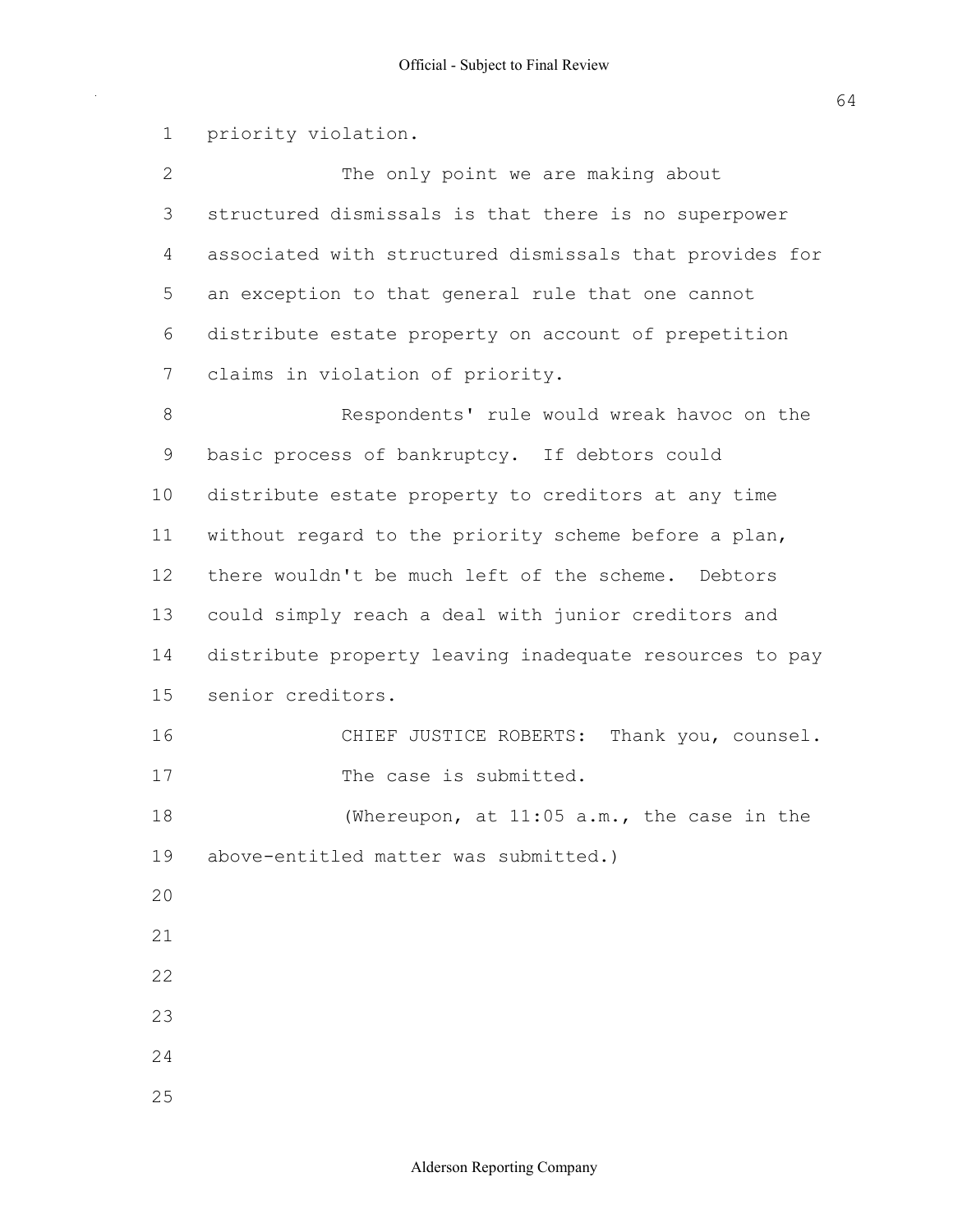| A                         | 25:2 27:19                 | answers $61:12$                | 61:10                         | 14:21                   |
|---------------------------|----------------------------|--------------------------------|-------------------------------|-------------------------|
| $a.m$ 1:14 3:2            | 28:14 29:6                 | anybody 45:21                  | asking 8:6,9,11               | <b>AWECO 53:19</b>      |
| 64:18                     | agreed 20:18               | 45:23                          | 52:20                         | B                       |
| ability $20:12$           | 25:5 58:6                  | apologize 15:25                | asserted 22:15                | back 7:8 10:1           |
| above-entitled            | agreement                  | 35:17                          | 27:12                         | 13:18 16:7              |
| 1:12 64:19                | 20:19 24:6,8               | appear 6:3                     | assertion 23:22               | 18:1 31:4 39:7          |
| abrogated 30:1            | 24:22 29:24,25             | <b>APPEARAN</b>                | assertions 19:15              | 39:12 48:2,8            |
| absence 58:19             | agreements<br>24:13 29:16  | 1:15                           | assessing 52:5                | 51:9                    |
| absent 46:21              |                            | applicable 20:12<br>28:5 45:15 | asset 33:6,9,12<br>34:21 35:8 | backbone 11:2           |
| absolute 25:11            | Ah34:11<br>ahead 15:7 22:4 |                                |                               | background              |
| 25:23 26:1                | 28:1 40:14                 | application 55:4<br>57:3       | 37:4,6 38:19<br>63:7          | 8:19 9:1 35:4           |
| 30:15 31:2,3,6            | AL 1:3,6                   | applies 11:20                  | assets 3:12,18,22             | <b>bad</b> 17:15        |
| 32:16 39:16,25            | Alito 5:24 6:7,14          | 21:3 23:10                     | 9:3,6,10 10:12                | <b>bank</b> 13:15,24    |
| 42:10,10 45:2             | 6:187:1,12,24              | 28:11,12,22,22                 | 10:14,18,21,24                | 51:15                   |
| 45:14 49:1,6              | 8:5,9 17:3,7               | 30:16 31:6,7                   | 11:10,16,21                   | <b>bank's</b> 13:16     |
| 49:10 51:1                | 20:23 22:1,3,6             | 39:17 45:4                     | 12:6,7,10,15                  | <b>bankruptcies</b>     |
| 53:14,21,25               | 22:11 27:25                | 49:10 53:14,25                 | 15:12 17:1,4                  | 10:2 19:12              |
| 54:25 55:3,4              | 28:2,24                    | 57:8 61:1                      | 18:4 19:2 20:7                | bankruptcy              |
| 57:18 60:25               | <b>Alito's 16:7</b>        | apply 11:7 19:10               | 22:20,22,25                   | 3:15,20 5:6,21          |
| 61:11 62:12               | 39:12                      | 21:21 26:8                     | 26:9,14,17,21                 | 7:17 8:21,22            |
| absolutely 31:13          | allow 10:22                | 32:16 36:18                    | 26:23 27:4,18                 | 9:8,9 10:13             |
| 36:21 39:5                | 23:21 24:13                | 38:5 45:3 51:2                 | 27:19,20,24                   | 12:11,18 13:7           |
| 46:5 61:6                 | 29:19                      | 57:8                           | 31:1,8,10                     | 14:19,24 15:1           |
| accident 33:3             | allowed 29:10              | applying 31:12                 | 32:24 34:13                   | 15:5,20 17:18           |
| account 3:12<br>4:12 6:24 | 63:25                      | 54:8                           | 35:22,23 36:18                | 18:1 19:1,1             |
| 17:22 63:13               | allowing $21:18$           | appropriate                    | 37:12 39:4,9                  | 22:9,14 24:4            |
| 64:6                      | allows 23:25               | 13:21 45:8                     | 39:17,25 43:23                | 27:21 30:10             |
| Act 4:2,13 6:24           | 42:9                       | approval 39:3                  | 46:16,22 48:21                | 32:24 34:2              |
| 24:4                      | alternative                | approve 22:9,14                | 51:2,3,5 52:5                 | 35:7,8 37:10            |
| action 5:18 7:4           | 38:17 40:20                | 34:2 48:13                     | 53:16 55:18                   | 43:22 44:4,5            |
| 7:10 10:6                 | 43:16 55:12                | 63:6                           | 56:18 61:3,24                 | 44:14,21 46:25          |
| 11:12 13:25               | 56:19                      | approved 19:17                 | 62:3,5 63:5,10                | 47:17,19 48:14          |
| actions 13:7              | alternatives               | 23:5 55:6                      | 63:12                         | 48:20 49:16             |
| 14:21                     | 55:20                      | approving 35:19                | <b>Assistant 1:18</b>         | 55:11 56:3,10           |
| add 29:12                 | <b>amicus</b> 1:20 2:7     | 52:14                          | associated 29:11              | 56:12 57:12,12          |
| address 7:25              | 18:18                      | area 4:13                      | 64:4                          | 62:17,17 64:9           |
| 25:9                      | amount 27:9,14             | argument 1:13                  | assume $47:12$                | bar 4:1,5               |
| adherence 10:16           | analog $28:16$             | $2:2,5,9,12$ 3:3               | attached 47:25                | <b>based</b> 17:25      |
| 12:13                     | analysis 36:25             | 3:76:1,87:11                   | authorization                 | 29:10                   |
| adheres 3:13              | 42:8 43:15                 | 18:17 20:25                    | 9:447:16                      | <b>basic 9:7 41:5</b>   |
| administrative            | 45:8,11 57:8               | 21:2 28:3,3                    | authorize 7:17                | 50:23 60:3              |
| 25:7 40:10                | analyzed 38:16             | 30:6 42:5 63:1                 | 8:22 9:9 26:13                | 62:16 64:9              |
| administrativ             | answer 6:16                | arguments 14:7                 | 26:20 27:16                   | basically 19:9          |
| 19:11 38:3                | 8:13,14 14:11              | arises $25:17$                 | automatic 10:10               | 20:19 24:1,21           |
| agree 23:15 24:2          | 37:1945:1                  | asked 5:9 7:16                 | avoid 13:24                   | 27:6,8                  |
|                           | 53:12                      | 8:3,16,20 31:5                 | avoidance 5:18                | <b>basis</b> 14:4 20:24 |
|                           |                            |                                |                               |                         |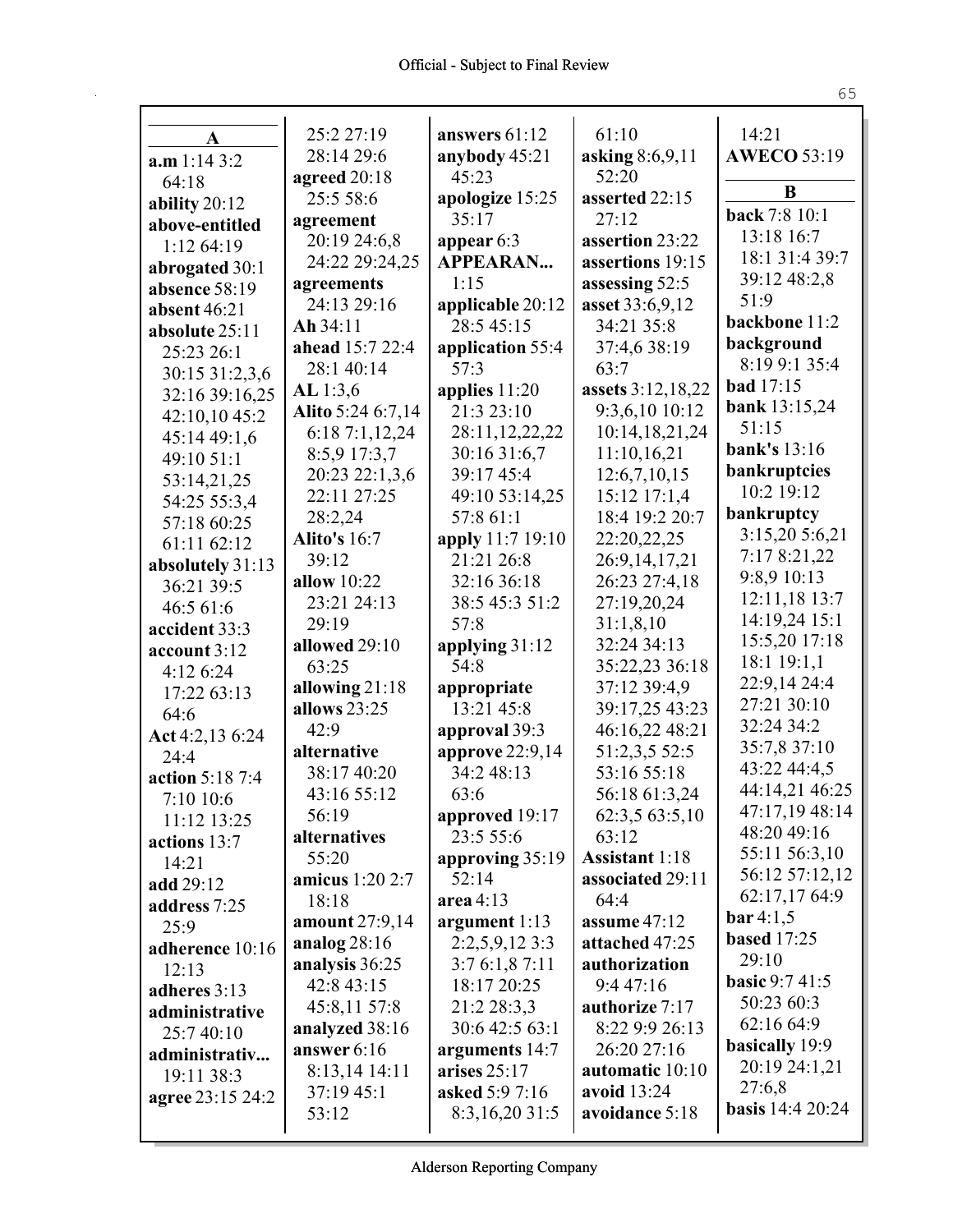| 56:1,6                 | 41:3,10,14,16           | 16:22 17:21                    | 12:1,11,12                  | 26:16 27:7,7,9      |
|------------------------|-------------------------|--------------------------------|-----------------------------|---------------------|
| <b>battle</b> 36:17    | 41:20 42:1,15           | 18:24 19:11                    | 21:4,4,6 22:25              | 27:11,13,15         |
| beginning 32:18        | 42:22 43:4              | 20:6,17 21:15                  | 23:25 24:3                  | 28:19 29:11         |
| 38:24                  | 49:12,22 50:4           | 21:16 22:17                    | 28:5,5,10,16                | 33:14,21,23         |
| <b>behalf</b> 1:16,22  | 50:7,10,13,16           | 23:7,9,14,19                   | 29:3,9 30:16                | 35:9 55:25          |
| 2:4,11,143:8           | 50:21,25 51:8           | 23:20 25:5,17                  | 31:7 34:1 38:2              | 56:9,11,16,16       |
| 30:7 56:11             | 51:12,21,25             | 26:11,18 31:3                  | 38:5,6,11,17                | 57:25 58:20         |
| 63:2<br>behavior 17:15 | 61:14,18,23<br>62:14    | 31:16,19 34:13<br>34:20 35:1,4 | 38:19,22 40:22              | 59:3,4,5,7,10       |
| behold $51:17$         | brief 8:1,25 16:1       | 36:23 37:3,20                  | 40:23,24,25<br>47:4,8 52:16 | 59:21,23,24<br>60:6 |
| believe 6:19           | 26:19 34:6              | 37:25 38:1,14                  | 53:3 55:16,19               | claimholder         |
| 7:10 16:1,2,21         | 35:16 39:15             | 38:25 39:2,10                  | 55:21,22,22                 | 19:5 20:13          |
| 25:8 29:13             | briefing $7:14$         | 39:18 41:9                     | 63:10,11                    | 21:9,11 28:18       |
| <b>belong</b> 22:22,22 | <b>briefs</b> 6:1 13:12 | 42:5,12 43:9                   | characterize                | 29:4                |
| 22:23 61:24            | bright-line             | 47:25 50:24                    | 16:12                       | claimholders        |
| belonged 40:16         | 62:12                   | 52:3 53:24                     | Chief 3:3,9 15:7            | 20:16 21:17         |
| belonging 10:6         | bring 5:23 19:10        | 56:1 57:5                      | 15:14,22 16:3               | 24:25 25:2,4,6      |
| 11:12                  | 34:21 56:1              | 61:13 63:23                    | 18:15,20 19:6               | 28:14 29:5          |
| beneficiaries          | brings $48:24$          | 64:17,18                       | 23:15 30:3,5,8              | 30:1                |
| 39:20                  | broad 8:10              | cases 25:1 29:12               | 40:4 52:8,18                | claimholders'       |
| benefit 10:8           | 20:10                   | 39:19 53:23                    | 52:22 53:11                 | 23:22               |
| 39:11,21               | broader 26:6            | cash 13:16,17                  | 54:6,10 62:22               | claiming 46:18      |
| benefited 20:21        | broadly $23:10$         | 28:18,18 29:5                  | 62:24 64:16                 | claims 3:13,24      |
| 58:12                  | brought 34:15           | 29:7                           | choice 59:18                | 4:2,13 6:24         |
| <b>best 49:3</b>       | building 41:17          | <b>CASIMIR 1:3</b>             | <b>CHRISTOPH</b>            | 10:9 17:12,13       |
| <b>better 30:12</b>    | business 10:2           | cause 11:12                    | 1:22 2:10 30:6              | 17:22 29:10         |
| 44:9 46:23             | 17:25 19:12             | 12:20 13:5,22                  | circuit $6:2,4,7$           | 30:22 33:1          |
| 47:15 48:17            |                         | 14:5,25 15:1                   | 7:2,8,21,21,22              | 39:11,21 45:19      |
| 62:20                  | $\mathbf C$             | 15:21 47:21,21                 | 13:13,21 19:10              | 57:16,21,23,24      |
| beyond 15:9            | C2:13:1                 | causes 10:5                    | 31:15,15 36:22              | 59:2,13,18          |
| big $47:17$            | call 20:19 24:23        | cents 25:5 57:25               | 36:23 40:2                  | 60:13 63:13         |
| biggest $46:10$        | 41:10,14                | cert 40:3                      | 43:9 45:9,10                | 64:7                |
| billion $51:17$        | called 18:2             | certain 14:19                  | 47:2 52:2,3                 | clarify 41:5        |
| bit 8:25 26:6          | care 58:8, 16, 18       | 17:22                          | 54:5,22,23                  | clear 22:18         |
| 55:16                  | 60:6,9 62:12            | certainly 6:12                 | 61:5,6 62:7,10              | 35:15,16 36:5       |
| <b>bite 39:7</b>       | cared 57:14             | 21:23 37:16                    | 62:11                       | 37:19 51:24         |
| black $32:7$           | careful 10:20           | 59:16,17                       | circumstance                | 52:3 55:18          |
| bothering $37:15$      | 14:11 62:8,9            | chain 18:6 40:9                | 45:17 56:22                 | clearly 24:4        |
| <b>Breyer</b> 9:12,20  | carried 27:1            | change $8:7,17$                | circumstances               | client 4:21 9:16    |
| 9:21,24 19:18          | case 3:4,16,18          | 25:15 39:14                    | 19:7,9 21:8                 | 51:14               |
| 20:2 32:18             | $3:22\;5:2,11,17$       | 42:18                          | 28:23 29:6                  | client's $4:11$     |
| 33:4,8,11,14           | 6:15,19,19 7:8          | changed 8:15                   | 47:14 52:11                 | clients 5:23 6:21   |
| 33:17,19,23,25         | 7:15,24 9:5,7           | <b>Chapter 3:11,14</b>         | 54:12 57:5                  | clients' 3:23       |
| 34:4,11,17,25          | 10:14,17,18             | 3:16,215:11                    | CIT 4:12                    | close 52:19         |
| 35:3,6,12 36:1         | 12:14,14 13:11          | 5:11,177:9                     | cited 13:12 16:1            | code 3:20 8:21      |
| 36:4,6,9,15,20         | 13:13,13,19,21          | 10:15,17 11:7                  | claim 5:12,22,23            | 9:9,14,19,22        |
| 37:2,6,9,14            | 14:19,20 15:5           | $11:17,18$ 12:1                | 13:15 22:15                 | 10:1,25 11:4        |
|                        |                         |                                |                             |                     |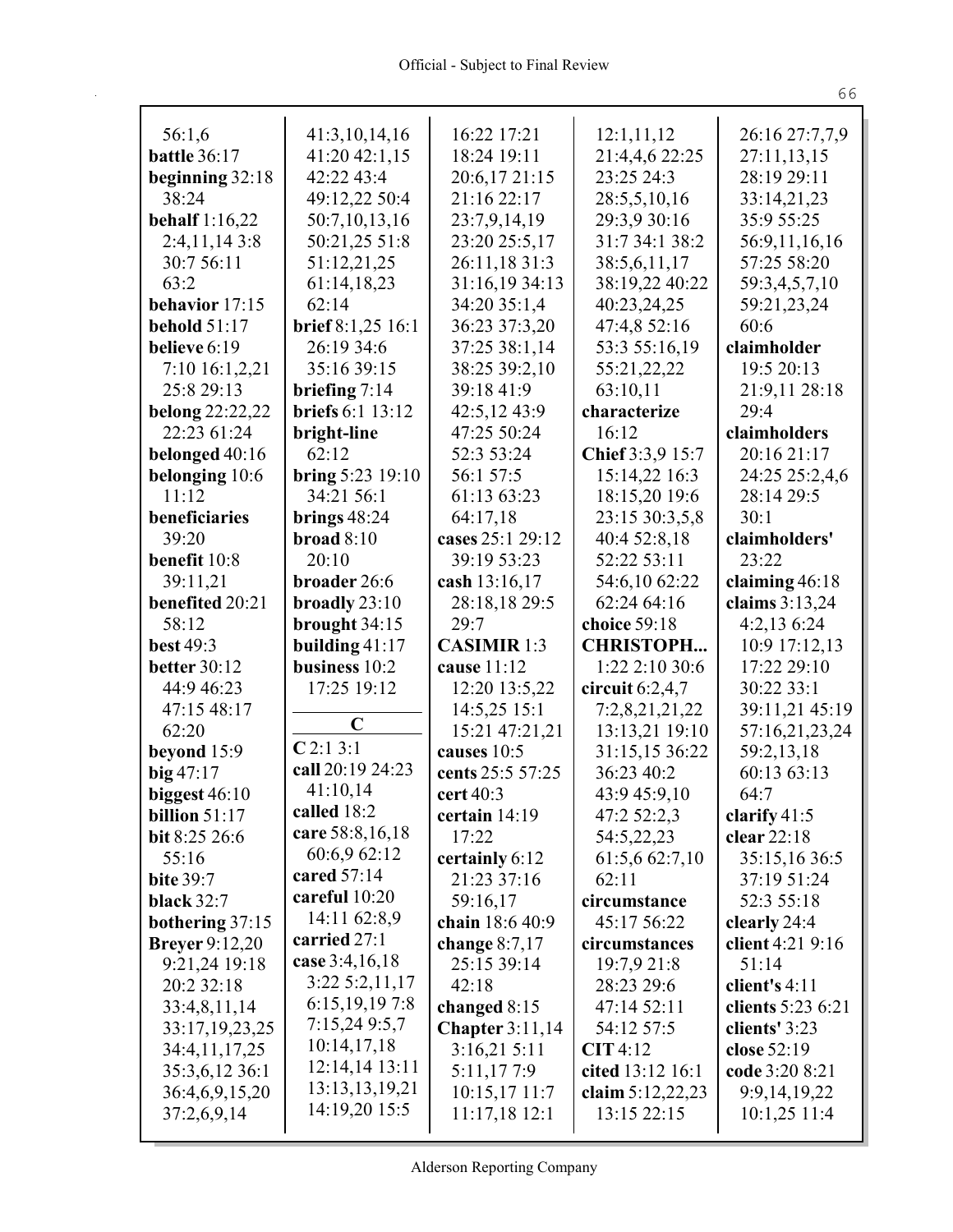| 12:11,19 17:12   | confirmation      | 38:17,18 40:25         | court's 10:13    | 36:10             |
|------------------|-------------------|------------------------|------------------|-------------------|
| 18:2 22:11,24    | 29:6 47:5         | 55:21,23               | courts $10:22$   | crux $40:2$       |
| 23:21 26:20,23   | confirmed 3:13    | convert 3:15           | 15:20 17:20      | curiae 1:20 2:7   |
| 27:16,23 30:13   | 3:15 10:15        | converted 7:9          | 48:11,13,21      | 18:18             |
| 31:5 32:15       | 13:14,20 24:1     | 10:17                  | 63:17            | cut 55:2          |
| 34:6 35:1 38:4   | 24:21,23 29:25    | converting             | cousin $41:23$   | Czyzewski 1:3     |
| 40:1 44:4,5,21   | 55:12,20          | 38:22                  | cover 12:25      | 3:4               |
| 45:2 47:17       | conflict 7:20 8:3 | conveyance 59:4        | covered 11:25    |                   |
| 55:11,1961:12    | conformity        | 59:7,10,13             | creamed 39:18    | D                 |
| 61:14 62:17,21   | 54:24             | 60:6                   | create 10:23     | D3:1              |
| code's 3:14 8:23 | Congress 10:22    | <b>CORP</b> 1:6        | 14:14            | D.C 1:9,16,19,22  |
| 19:3             | 11:5,19 26:23     | corporate 12:10        | creates 10:4     | dangerous 43:4    |
| collusion 32:1   | 29:14 36:17       | <b>Corporation 3:5</b> | 18:5 32:13       | <b>DANIELLE</b>   |
| collusive 29:16  | 37:3 42:23        | correct 7:23           | creditor 19:21   | 1:16 2:3,13 3:7   |
| come 24:6 39:7   | 44:16,20 45:1     | 12:4,8,8 16:19         | 21:19 27:8,12    | 63:1              |
| 41:9 42:22       | 45:14 50:18       | 33:7,10,22,24          | 27:15 32:3       | date 29:5         |
| 43:10            | 53:9,13           | 36:14 37:18            | 41:2,24 43:12    | day 17:21 21:20   |
| comes 16:7 52:9  | Congress' 24:5    | 40:18 44:3             | 45:20 46:2,11    | 21:25 32:24       |
| comfort 52:6     | Congress's        | correctly 15:16        | 46:18 56:16      | 39:9,20 51:6      |
| coming 17:24     | 36:12             | corrupt 34:19          | creditor's 17:15 | 57:11,12          |
| committee 33:20  |                   | 36:10                  | creditors 3:12   | deal 64:13        |
|                  | conjunction       |                        |                  | debtor $4:1,5,12$ |
| company 35:8     | 12:16 15:10       | counsel 5:16,19        | 3:16,18,23       | 10:3 17:21        |
| 41:16 56:18      | consent 19:4      | 18:15 30:3             | 5:22 9:16 10:8   | 22:22 26:20       |
| 61:25            | 20:13 21:8,16     | 62:22 64:16            | 10:15 14:6       | 27:21 59:5        |
| compelling 52:7  | 21:22 23:12       | counterfactual         | 15:12 18:6,11    | 63:22             |
| complaining      | 24:19,24 30:2     | 47:10                  | 18:12 22:23      | debtor's 10:5     |
| 55:2             | 63:25             | course 7:4 23:12       | 24:12,13 26:21   |                   |
| completely       | consented 63:24   | 24:7                   | 27:22 29:17,18   | 18:4              |
| 23:16 39:7       | consideration     | court $1:1,13$         | 30:12 31:23      | debtor-in-pos     |
| 44:14            | 45:11 52:4        | 3:10,154:15            | 32:2 34:18       | 10:11             |
| compliance 17:5  | 54:24             | 5:1,67:178:6           | 38:9,9 40:10     | debtors 13:14     |
| comply 31:2      | constraints 62:4  | 8:22 9:8 12:6          | 40:14,16 43:10   | 13:19 14:2        |
| 49:1             | contemplated      | 12:20 14:1             | 45:19 46:3,3,6   | 17:23 64:9,12     |
| concede 32:5     | 12:10,16 15:10    | 15:1,9 16:14           | 46:10 50:22      | December 1:10     |
| 38:10 45:24      | 46:22             | 17:14,18,19            | 57:22,22 58:5    | decide 8:6,10,11  |
| concern 17:24    | content 29:8      | 18:21,24,25            | 58:6,7,9,13,13   | 8:16 23:4         |
| 18:3 21:23       | context 25:16     | 19:1 20:6 22:9         | 63:21 64:10,13   | 48:11,12          |
| 36:24            | 29:3,9 32:16      | 22:14,16 23:12         | 64:15            | decided 5:20      |
| concerned 54:7   | 54:1 57:24        | 29:19 30:9,10          | creditors' 10:9  | declare 55:11     |
| 54:11            | 59:6              | 32:15 35:24            | criteria 52:14   | default 14:18     |
| concerns 53:12   | contingency       | 37:10 38:16            | critical 4:10    | deferred 28:18    |
| condensed 8:25   | 5:16,18 56:1,6    | 40:3 46:17,17          | 17:19 18:10      | 29:7              |
| conditional      | continual 44:21   | 46:23,25 47:1          | 21:9 30:16,25    | defined 46:14     |
| 51:18            | contours 49:6     | 50:24 52:4             | 31:13 39:6,21    | definitely 29:7   |
| confirmable      | contrary 36:16    | 53:18 56:3             | 45:11 46:24      | delay 38:21       |
| 38:2,8 40:24     | 62:1              | 61:10 62:17            | 47:3 51:7 61:6   | deliberately      |
| 55:1,11          | conversion 5:10   | 63:18                  | crooked 34:22    | 3:23              |
|                  |                   |                        |                  |                   |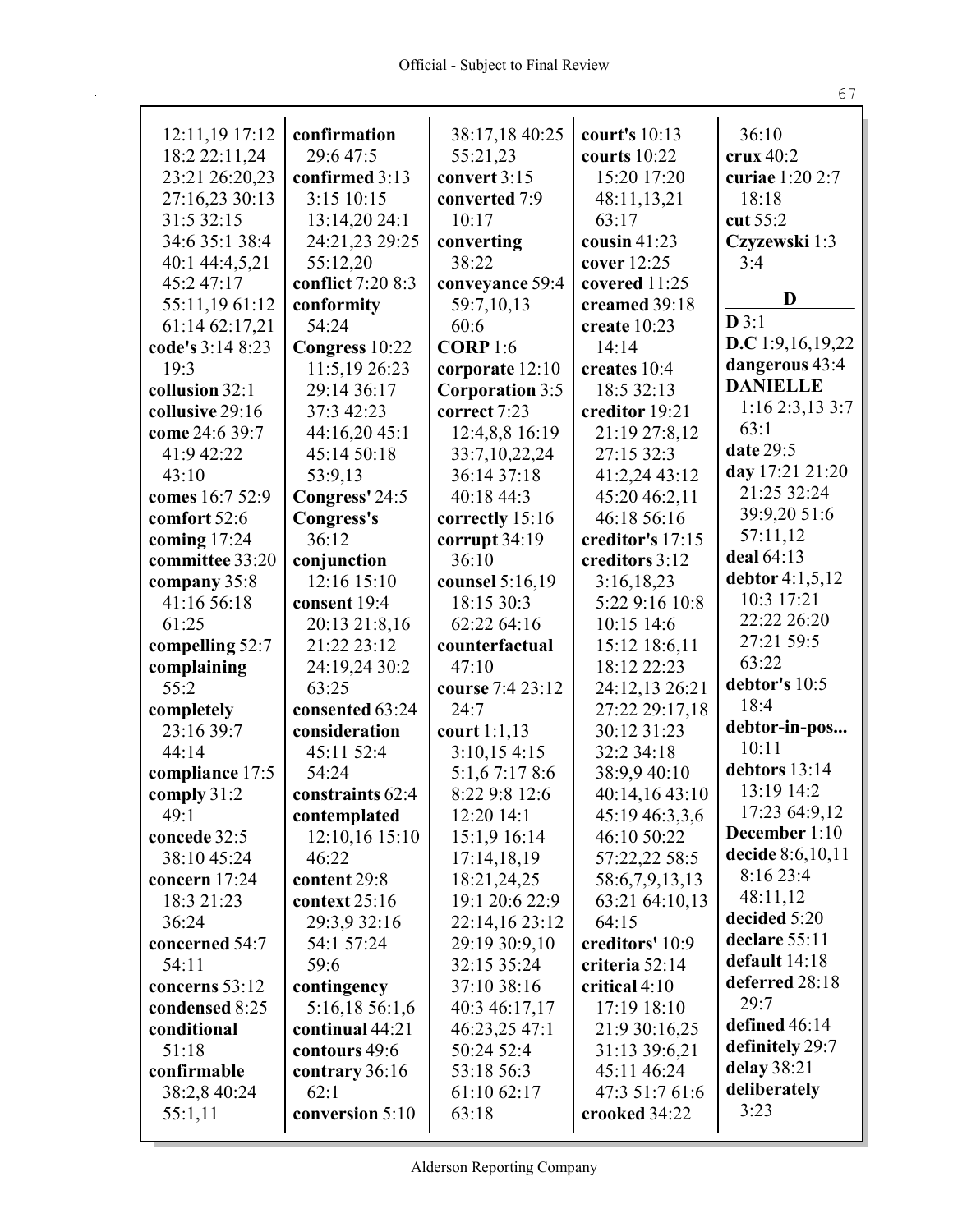| demand 28:20                | 43:14                    | 27:20,24 37:12            | 41:1 55:21                     | evading $45:13$                   |
|-----------------------------|--------------------------|---------------------------|--------------------------------|-----------------------------------|
| 29:5                        | dismiss $3:17$           | 57:18 63:10,13            | emergency                      | evasion 31:14                     |
| demanded 60:11              | dismissal $8:1,2,4$      | distributes               | 19:21 56:16                    | 36:25 42:13                       |
| depart 50:13,17             | 8:11,13,209:2            | 16:18 27:18               | enact 44:20                    | 61:7                              |
| 50:17                       | 9:5 11:24 12:1           | 48:25                     | enacted 29:15                  | eventually 60:15                  |
| Department                  | 12:16 15:3,10            | distributing              | 44:17                          | everybody 21:24                   |
| 1:19                        | 16:25 24:17,24           | 3:18 10:24                | encourage 62:6                 | exactly 9:12                      |
| depending                   | 25:13,24,25              | 11:9 12:10                | ended 55:9                     | 31:25 37:21                       |
| 28:19 57:4                  | 26:13 29:21              | 15:12 63:4                | 59:23                          | 44:25 48:8                        |
| depends 53:4                | 55:21                    | distribution              | entered 16:20                  | 50:3,19                           |
| deprived 6:25               | dismissals 8:7           | 7:18 8:22 9:9             | 16:22 25:25                    | exaggerate 37:7                   |
| 56:9                        | 16:11 64:3,4             | 10:21 11:15,21            | 58:11                          | example 13:10                     |
| described 14:15             | dismissed 12:14          | 12:7,12,15                | entitled 9:8                   | 17:20 37:25                       |
| 38:4                        | 13:19 14:19              | 17:4 19:2 20:7            | equitable 17:14                | 51:15                             |
| description 13:2            | 47:25                    | 21:19 22:19               | 20:10 44:23                    | exception 14:25                   |
| designed 63:20              | dismissing $3:21$        | 26:14,16 27:3             | <b>Ernest 43:20</b>            | 14:25 15:1                        |
| desire $19:16$              | dispose 10:12            | 32:23 36:17               | erred 54:5                     | 17:11 19:7,9                      |
| detailed 19:3               | disposes 22:15           | 39:4,9,17 51:5            | <b>ESQ</b> 1:16,18,22          | 19:13 20:24                       |
| deviate 42:25               | 35:22                    | 52:5 55:18                | 2:3,6,10,13                    | 28:15,24 29:1                     |
| deviates 24:6               | disposition              | 56:18 62:2,19             | essence 24:22                  | 32:13 44:23                       |
| difference 5:24             | 19:16 24:9,19            | distributions             | 29:22 39:2                     | 63:15,17 64:5                     |
| 5:25 6:15,20                | 31:1 35:23               | 19:25 21:6,14             | essentially 10:8               | exceptions 28:11                  |
| 6:20,22 9:4                 | 46:22                    | 23:11 39:24               | 15:19,20 19:14                 | 37:22                             |
| 25:10,18,22                 | dispositions             | 51:2 53:15,22             | 58:2 59:25                     | exclude 31:22                     |
| 26:4 39:8 53:2              | 26:9 31:8                | district 47:1             | estate 3:12 4:20               | 45:19,21 60:10                    |
| 56:14                       | dispute 40:2             | doctrine 17:25            | 5:14 9:2,6,10                  | excluded 46:2                     |
| different 10:23             | 50:23 53:19              | 18:2 63:16,19             | 10:4,6,7,12,21                 | excluding 46:11                   |
| 14:10 43:21                 | 63:22                    | doing $17:23$             | 11:9,12,13,14                  | exclusion 32:2                    |
| 48:10,25 55:16              | disputed 63:16           | 45:24                     | 11:16,21 12:10                 | excuse 51:3                       |
| 59:2                        | disregard 10:23          | dollar 25:6 27:9          | 12:15 14:23                    | exercise 52:24                    |
| differently 57:9            | dissent $23:16$          | 27:14 34:18               | 17:1,4,16 19:2                 | 54:3                              |
| directly 52:10              | dissenter 23:18          | 58:1                      | 22:15,16,20,23                 | exist 24:3                        |
| disagree $63:17$            | distinct $11:11$         | dollars 27:9              | 26:9, 14, 17, 21               | exists $63:17$                    |
| disbursed 13:17             | distinguish              | 33:1                      | 26:22 27:7,10                  | expense 38:21                     |
| discretion 49:2             | 26:15                    | drew $45:153:9$<br>53:13  | 27:12,15,18,19                 | expenses 25:7                     |
| 49:9 50:8,11                | distinguishing           |                           | 27:20,24 31:1                  | experience                        |
| 50:16,17 52:1<br>52:24 54:3 | 20:24<br>distribute 3:11 | drivers 60:10,13<br>63:24 | 33:9,12 34:15                  | 24:11,16                          |
| 57:4 63:5,6                 | 9:2 26:21                |                           | 34:21 35:22,23<br>36:18 37:4,6 | explained 34:6<br>explaining 8:19 |
| discretionary               | 43:23 49:19,23           | E                         | 38:2,19 49:3                   | explains 37:20                    |
| 31:11,12 36:24              | 49:23 61:25              | E 1:18 2:1,6 3:1          | 51:3,5 55:24                   | express 17:11                     |
| 37:23 45:11                 | 63:8 64:6,10             | 3:1 18:17                 | 56:11 59:7                     | expresses 24:5                    |
| 53:16,22 54:9               | 64:14                    | earlier 31:5              | 62:3,5 63:5,7                  | expressly 11:7                    |
| 61:4                        | distributed 3:22         | 39:13                     | 64:6,10                        | extent 53:5 54:2                  |
| discussed 19:23             | 10:15,18 16:16           | <b>Earth 42:22</b>        | estate's 3:22                  | 63:15                             |
| 19:25                       | 17:1 22:25               | either 4:12 5:11          | 59:3                           | extinguished                      |
| disfavored 32:2             | 25:23 26:23              | 12:11 28:18               | ET $1:3,6$                     | 30:22                             |
|                             |                          |                           |                                |                                   |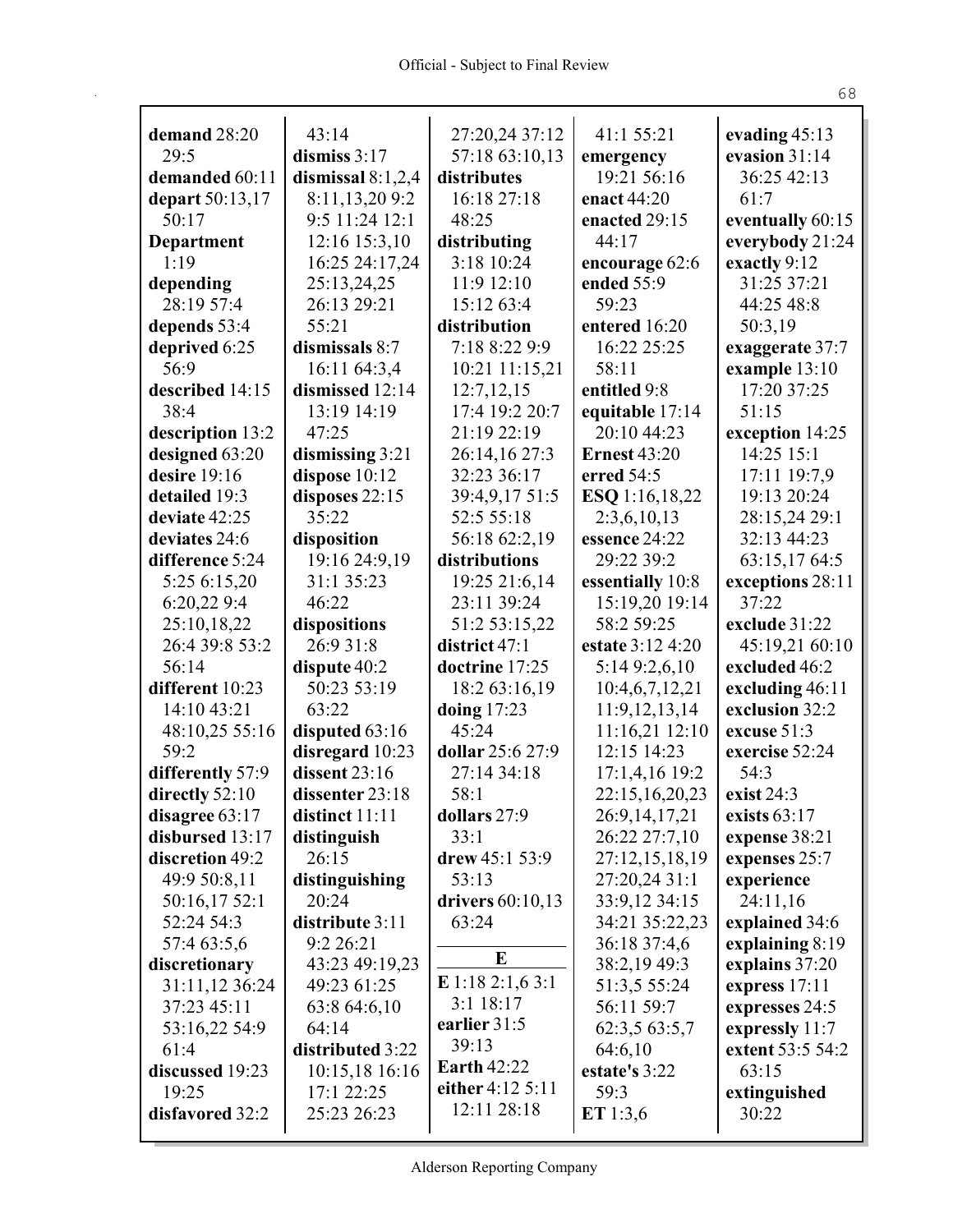| extraordinari           | five $43:24\,44:7$          | Ginsburg 11:22                | group $37:11$                    | 18:24,25            |
|-------------------------|-----------------------------|-------------------------------|----------------------------------|---------------------|
| 54:13                   | 44:22 45:3                  | 11:24 12:5,9                  | guess 19:20 29:5                 | holding $1:63:4$    |
| extraordinary           | flexible 23:25              | 13:3 14:11                    | 61:20                            | 16:5 20:3 23:7      |
| 19:7,9 45:17            | flexibly 60:25              | 26:25 40:13                   | H                                | 26:10               |
| 46:14 47:14             | folks $62:20$               | gist 31:3 40:1                | half $42:16$                     | holdouts 58:1       |
| 52:11,11,20             | <b>follow</b> 43:23         | give 13:9 25:16               | hand 11:11 61:2                  | hole 14:14          |
| 53:1 54:11,11           | 44:2,6 48:14                | 25:16 32:20                   | hands $56:4$                     | <b>honest 36:11</b> |
| 54:17,19 56:22          | followed $6:9,13$           | 41:21,22 42:1                 |                                  | <b>Honor</b> 15:25  |
| F                       | 8:12                        | 42:2                          | happen $5:1,16$<br>11:5 21:14,16 | 30:19 33:10         |
| face 13:2               | following 43:23             | given 56:10                   | 43:8                             | 34:24 35:2,15       |
| fact 9:14 20:21         | follows $8:14$              | gives 9:15 19:13              | happened 3:21                    | 37:18,25 38:16      |
| 25:3 32:4 33:2          | forbids 9:12,18             | giving $9:16$                 | 7:13 15:5 18:7                   | 39:6 42:6,11        |
| 35:18 37:11             | 9:20,24                     | 18:12 42:16,20                | 18:11 20:25                      | 45:7 46:5,16        |
| 38:19 40:20             | foreclose 10:21             | global 57:20                  | 29:16,23                         | 51:23 55:14         |
| 48:23 55:11             | formulation                 | 58:2,19 59:8                  | happens 21:3                     | 57:2 60:22          |
| 61:24 62:18             | 26:6.7<br>forth 36:11       | gloss $49:4$                  | 34:25 38:8,10                    | 62:3                |
| factors 21:21           |                             | go 15:7,9 22:3                | 41:23 43:6                       | hotly $63:16$       |
| failing $5:20$          | four 43:24 44:6             | 28:1 38:6,11                  | 46:9                             | <b>House</b> 16:2,2 |
| 10:17                   | 44:22 45:3                  | 39:12 44:13<br>46:13 47:20    | happy $45:21$                    | hundred 57:25       |
| fails $63:3$            | fraudulent 4:6              |                               | harms $17:16$                    | hypothetical        |
| fair $14:6$             | 59:3,6,10,13                | 51:18 55:21                   | Harrington 1:18                  | 42:11,16,18         |
| fairness $14:4,10$      | 59:14 60:6                  | goes 11:14 18:1<br>25:20 31:4 | 2:6 18:16,17                     | 46:19 47:7<br>57:6  |
| fall 13:2               | fraudulent-tr               | 62:4                          | 18:20 19:8,24                    |                     |
| far 14:24 33:2          | 5:12,22 7:10<br>59:20,22,24 | going 5:4,8 7:5               | 20:5 21:5 22:1                   | I                   |
| farfetched 56:7         | friend $41:23$              | 14:1,1 17:24                  | 22:10,13 23:6                    | i.e $57:15$         |
| felt 54:19              | fully 29:2                  | 18:3 19:22                    | 23:17 24:15                      | idea 47:5           |
| <b>Fifth 7:21 62:10</b> | fundamental                 | 20:4 21:24                    | 25:14 26:2,5                     | impaired 19:4       |
| 62:11                   | 25:21 55:7                  | 33:20 37:24                   | 27:5 28:1,7                      | 20:18,20 21:8       |
| figure $32:12$          | 60:23 63:12                 | 38:10 43:13                   | 29:1 30:4 55:9                   | impairment          |
| filed 6:9 29:11         | funded 58:22                | 55:12 57:16                   | hat $32:6,7$                     | 20:13,21 25:3       |
| files $10:3$            | 60:12                       | 59:9 60:6                     | havoc 64:8                       | 28:14               |
| finding $21:23$         | funds 59:10                 | gold 41:18 42:17              | hear $3:3$ 14:7                  | implausible 55:5    |
| 40:19                   | future 39:19                | 42:25                         | 32:21                            | important 11:10     |
| findings $38:1,18$      |                             | good 15:3,4 41:4              | hearing $46:25$                  | 13:8 14:15          |
| 46:25 47:2,3            | G                           | 48:5                          | 56:3                             | 20:15 22:21         |
| 55:22 59:24             | G3:1                        | gotten $13:18$                | held 10:7 22:15                  | 23:24 36:24         |
| finds $41:16$           | gang 53:8                   | 41:1                          | 27:15                            | 37:24 52:4          |
| fine 5:3 36:1,10        | gaping $14:14$              | governed 61:4                 | helpful 50:25                    | 54:24 57:3          |
| firm $6:3$              | general $1:19$              | governing 35:11               | hey $56:5$                       | improve 54:21       |
| first 17:21 21:13       | 37:20 40:14                 | government                    | high $43:12$                     | inadequate          |
| 26:6 32:19,24           | 43:9 48:20                  | 37:15                         | high-priority                    | 64:14               |
| 38:16 39:9,20           | 64:5                        | governs 46:16                 | 29:17                            | inapplicable        |
| 51:6 56:25              | generally 21:17             | 53:21                         | higher 18:6                      | 13:1                |
| 57:5,11                 | 27:18                       | granted 40:3                  | history $13:5$                   | incentive 19:14     |
| first-day $51:6$        | getting $21:20$             | $gr$ eat 37:25                | 15:15,17,18                      | included 28:15      |
| 63:23                   | 42:7                        | greater 18:5                  | hold 14:2 16:15                  | includes $10:4,5$   |
|                         |                             |                               |                                  |                     |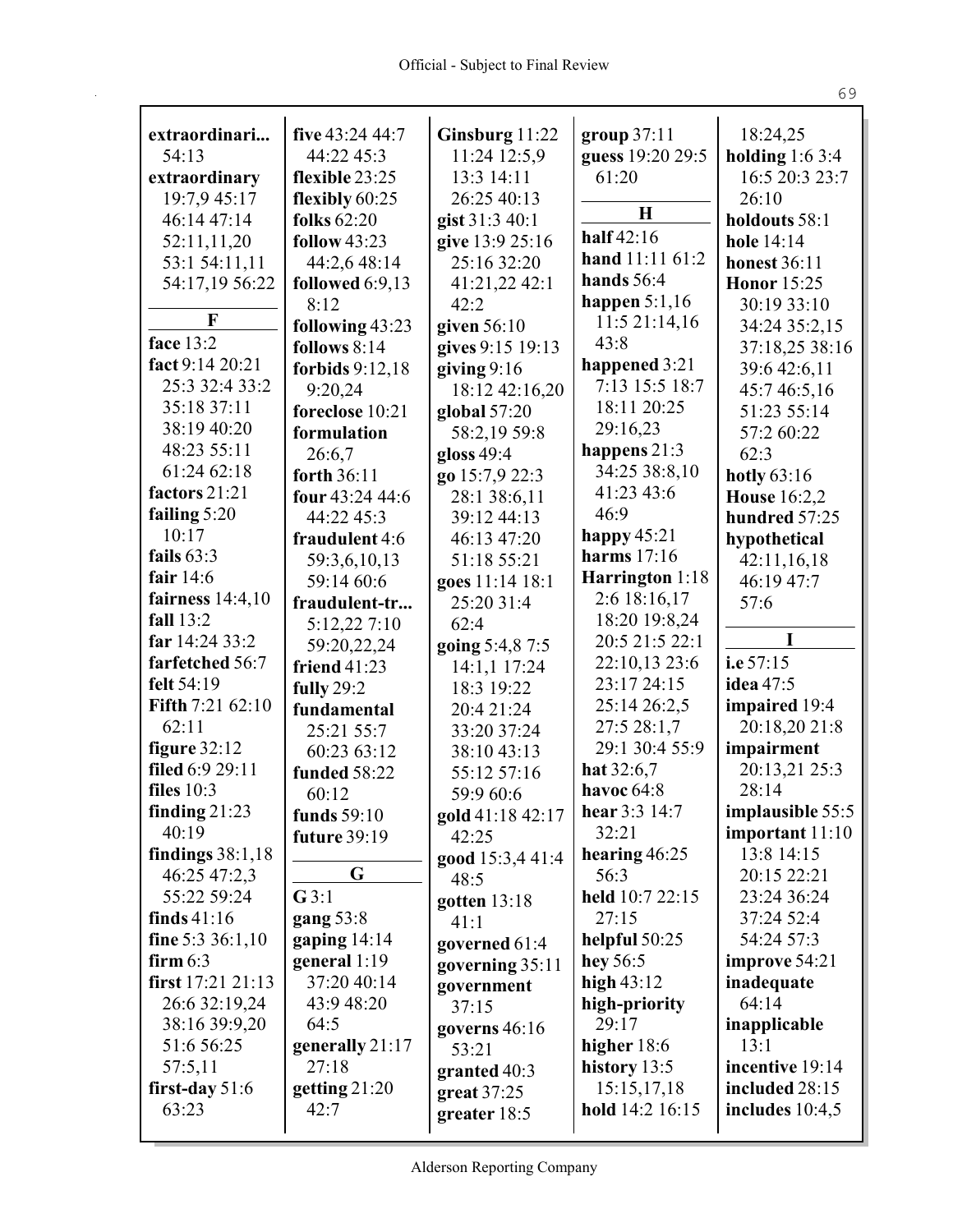| 20:10,12               | junior $18:12$          | 50:21,25 51:8           |                 | 20:11 25:19       |
|------------------------|-------------------------|-------------------------|-----------------|-------------------|
| including $11:16$      | 24:13 32:2              | 51:9,12,21,25           | L               | 45:4              |
| 58:9,13                | 45:20 46:3,11           | 52:8,18,22              | LaFitte's 41:18 | lawful 16:21      |
| individual 56:15       | 58:5,9,13               | 53:11 54:6,10           | 42:25           | lawsuit 34:21     |
| inference 10:22        | 64:13                   | 55:8 56:13,24           | land 37:23      | lease 31:9 34:13  |
| informs 52:24          | <b>Justice 1:19 3:3</b> | 57:10,13 58:4           | Landau 1:22     | 35:25 46:16       |
| initial 40:5           | 3:9,25 4:4,8,9          |                         | 2:10 30:5,6,8   | 48:21             |
|                        |                         | 58:14,16,18,23          | 30:19,24 31:20  |                   |
| innovation 24:3        | 4:15,255:3,7            | 59:1,12,15,20           | 31:24 32:4,9    | leaves $9:15$     |
| insisting $46:11$      | 5:13,24 6:7,14          | 60:2,5,9,15,18          | 32:11,14,22     | leaving $64:14$   |
| insolvent 19:11        | 6:187:1,12,24           | 61:14,18,23             | 33:7,10,13,16   | led 39:13         |
| 38:3                   | 8:5,9 9:12,20           | 62:14,22,24             | 33:18,22,24     | left 4:5 58:8     |
| instance 17:19         | 9:21,24 11:1,3          | 64:16                   | 34:3,5,12,24    | 64:12             |
| intended 10:22         | 11:6,22,24              | $\mathbf K$             | 35:1,5,10,13    | legal 30:18,20    |
| 11:9 13:6              | 12:5,8,19,23            | <b>Kagan</b> 11:1,3,6   | 36:3,5,8,14,19  | 30:21 32:14       |
| intends 4:22           | 12:24 13:3,4,9          |                         | 36:21 37:5,8    | 39:8 41:8         |
| intent 24:5            | 14:3,9,11,13            | 16:4,10,17<br>23:2 31:5 | 37:13,18 38:12  | legislative 13:5  |
| interest 51:16         | 15:7,14,22              |                         | 38:15 39:5      | 15:15,17,18       |
| interested 6:10        | 16:3,4,7,10,17          | 43:18,20 44:1           | 40:8,18 41:7    | lent 13:15        |
| interests 49:3         | 17:3,7 18:15            | 44:4,12,16,19           | 41:12,15,25     | lesson $43:8$     |
| intersect 34:14        | 18:21,22 19:6           | 47:9,11 48:4,8          | 42:6,21 43:3,7  | Let's 41:14       |
| invariably 60:25       | 19:18 20:2,23           | 51:9 55:8               | 43:19,25 44:3   | 47:12             |
| involve 15:11          | 22:1,2,3,5,6,11         | <b>Kagan's 18:23</b>    | 44:11,15,18,25  | leverage $53:4,7$ |
| 23:8                   | 23:2,15 24:10           | keep 11:10              | 45:22,25 46:5   | lien $13:16$      |
| involved 5:17          | 25:8,20 26:3            | 20:15 23:24             | 46:8,12,15      | liens 14:21       |
| involves 15:12         | 26:25 27:25             | Kennedy 12:19           | 47:9,10 48:3,7  | Life $4:6,22$     |
| Iridium $23:5,8$       | 28:2,24 30:3,5          | 12:23,24 13:4           | 48:19 49:21     | 30:21 57:13,14    |
| 31:15 36:22            | 30:8,17,20              | 13:9 14:3,9,13          | 50:2,6,9,12,15  | 58:9,18 59:15     |
| 37:21 43:8             | 31:5, 18, 21, 25        | 24:10 38:7,13           | 50:19,23 51:1   | 60:5,18           |
| 45:10 52:2             | 32:8,10,12,18           | 39:1                    | 51:11,20,23     | limit 23:7 26:10  |
| 53:20 54:9,22          | 33:4,8,11,14            | key 48:19 59:23         | 52:1,17,21      | limitations       |
| 61:5 62:8              | 33:17,19,23,25          | kind 9:14 14:14         | 53:9,13 54:8    | 10:13             |
| <b>issue</b> 7:20 16:6 | 34:4,11,17,25           | 16:11,12 19:13          | 54:21 55:14     | limited 14:17     |
| 24:17 25:9             | 35:3,6,12 36:1          | 21:18 24:17,18          | 56:13,23 57:2   | 17:15             |
| 32:14 46:23            | 36:4,6,9,15,20          | 26:11 27:13             | 57:11,20 58:10  | line $45:153:10$  |
| 52:9 63:18             | 37:2,6,9,14             | 29:12,16,18             | 58:15,17,19,25  | 53:13 58:8,8      |
|                        | 38:7,13 39:1            | 31:22 44:23             | 59:2,14,16,22   | lines 7:3         |
| ${\bf J}$              | 39:12 40:4,13           | 48:10                   | 60:4,8,12,17    | liquidate 27:13   |
| <b>Jean 41:18</b>      | 41:3,10,14,16           | kinds $43:21$           | 60:20 61:17,22  | liquidated 18:4   |
| 42:25                  | 41:20 42:1,15           | knock 20:4 23:4         | 62:2,15,23      | liquidation       |
| <b>Jevic</b> 1:6 3:4   | 42:22 43:4,18           | know 6:16 19:21         | 63:6            | 21:16 27:6        |
| join 58:2              | 43:20 44:1,4            | 20:3 22:7 25:5          | language 47:21  | 38:19             |
| joints 42:9 45:6       | 44:12,16,19             | 31:18 39:16             | 47:22 49:5      | literal 12:24     |
| judge 23:16 34:1       | 45:16,23 46:1           | 43:11 46:3              | 54:14,22        | litigation 58:22  |
| 34:2 35:7              | 46:6,9,13 47:9          | 48:5 49:6,17            | large $19:12$   | 59:8              |
| 49:16,17 52:24         | 47:11 48:4,8            | 50:20 52:19             | Laughter 41:19  | little 26:6 55:16 |
| judicial $31:9,10$     | 49:12,22 50:4           | 53:1,6 57:6,7           | law $6:9,13,17$ | $lo$ 51:16        |
| 34:12 49:4             | 50:7,10,13,16           | known $47:18$           |                 | logically 22:6    |
|                        |                         |                         |                 |                   |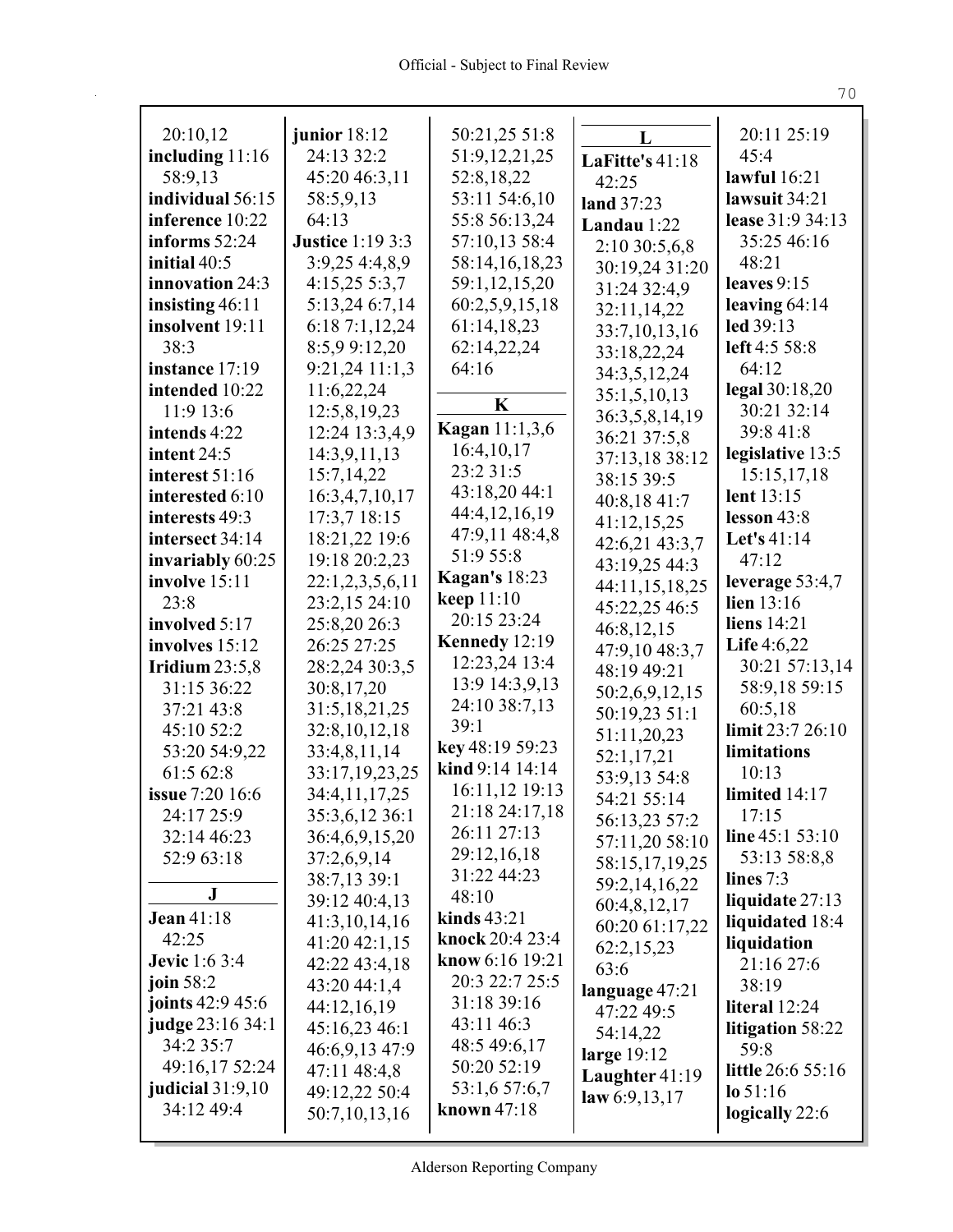| $\log 42:1$           | mechanism                | 63:16,19            | 16:20,23,24           | 48:15,16 59:4                         |
|-----------------------|--------------------------|---------------------|-----------------------|---------------------------------------|
| look 13:8 27:23       | 46:20                    | need 23:13          | 21:14 36:16,17        | parties 3:19                          |
| 28:8 35:7 52:4        | mechanisms               | 24:20 27:23         | 37:11 43:24           | 12:17 13:7                            |
| 61:7 62:6             | 10:20                    | needs 17:19         | 44:2 51:6,7           | 19:13 20:20                           |
| looking $29:16$       | memorialized             | 22:16 63:18         | 63:23                 | 23:22 24:2,5                          |
| 32:15                 | 24:8                     | negotiating 53:4    |                       | 24:18,20 27:19                        |
| looks 42:12           | mentioned                | never 16:21 17:4    | ordering 19:2<br>20:6 | 28:20 29:19,24                        |
| 46:17 54:12           | 10:24 11:4               | 19:1 62:11          | orders 12:20          | 29:24 48:12,15                        |
| lot 15:19             | 19:20                    | <b>Noland</b> 17:15 | 17:20 18:10           | 48:16                                 |
|                       | merits 39:15             | normally 43:6,8     | 21:9 39:20,22         | party 15:4 27:8                       |
| low-priority<br>29:17 | method 10:23             |                     | ordinary 45:20        | 33:15 35:9                            |
| <b>lower</b> 40:17    | 11:9                     | O                   | orphans 51:19         | pay 17:21 28:17                       |
| lower-ranking         | methods 12:9             | Q2:13:1             | outcome 44:10         | 29:3 32:25                            |
| 9:15                  | middle 29:18             | objecting 48:23     | 48:13                 | 39:20,21,21                           |
|                       | million $4:14$           | objection 21:10     | outcomes 44:10        | 41:23 57:16                           |
| M                     | 39:10 40:6,15            | 39:2,3,7 50:21      | 44:24                 | 64:14                                 |
| main 29:20            | 49:18 57:16              | obligation 54:19    | outlined 20:25        | paying 49:18                          |
| 52:14                 | millions 33:1            | obtain $24:19$      | outside 32:16         | 63:23                                 |
| maintain 15:2         | mind 20:15               | occur 17:17         | 54:1 56:10            | payment 63:20                         |
| maintaining           | 23:24 35:4               | occurred 13:23      | 57:24 58:20           | payments 28:19                        |
| 15:11 17:23           | 56:14,21                 | 14:20 58:24         | overall 13:2          | 29:7                                  |
| majority 42:2         | mine 56:15               | odd 49:17           | override 23:22        | pen 39:13                             |
| making $30:12$        | minutes 62:24            | oh 28:21 32:22      | 24:24                 | people 20:17                          |
| 48:17 57:2            | misunderstan             | 36:1 51:8           | overstated 62:10      | 37:11 40:9                            |
| 61:7 62:20            | 41:5                     | 54:15               | <b>owner</b> 14:23    | 44:8,9 47:14                          |
| 64:2                  | moment 10:2              | okay 16:3 27:3      |                       | 48:17,25                              |
| manner $7:18$         | money 4:4,20,23          | 35:12 36:1          | P                     | people's 53:4                         |
| 8:23 19:2             | 5:13 9:15                | 42:2 50:13,25       | P3:1                  | peoples 48:18                         |
| 28:12                 | 11:13,14 13:15           | 51:20 60:4          | pact 62:18            | <b>Perfect 41:15</b>                  |
| matter 1:12           | 21:20,24 34:15           | 61:15               | <b>PAGE 2:2</b>       | perfectly 36:10                       |
| 24:11 43:10           | 41:2 42:12,20            | old 35:20           | paid 3:17 14:6        | 39:16                                 |
| 45:4 64:19            | 43:1,2 45:20             | once 27:21 36:6     | 25:4 40:6             | permissible 21:7                      |
| mean 6:13 11:4        | 48:24,25 51:18           | 37:22 38:21         | paragraph 8:19        | 21:12                                 |
| 14:9 15:22            | 55:25 60:1               | 39:23 51:8          | 9:1                   | permit 15:9                           |
| 16:16 19:8            | morning $3:46:2$         | ongoing $21:23$     | Pareto 45:7           | 17:21                                 |
| 23:17 27:1            |                          | open 43:6           | Pareto-optimal        | permits 3:20                          |
| 31:21 34:20           | N                        | opponent 56:17      | 62:13                 | 9:14,18 15:1                          |
| 35:19,21 47:11        | $N$ 2:1,1 3:1            | opportunity         | Pareto-superior       | permitted 18:13                       |
| 47:18,22 49:13        | naked 18:9               | 6:23 56:9,10        | 44:7,24               | person 19:22                          |
| 52:1,9,13             | narrow 32:14             | opposite 18:8       | part 16:24 41:6       | 32:5,6 33:19                          |
| 54:15 58:5            | narrower 25:18           | optimality 45:7     | participate           | 42:17,20 43:12                        |
| means $11:21$         | nature $15:17$           | oral 1:12 2:2,5,9   | 59:19                 | 43:13,16 46:20                        |
| 12:2 28:17            | 63:19                    | 3:7 6:8 18:17       | participating         | 47:6 55:2                             |
|                       |                          |                     |                       |                                       |
| 29:2,3 55:15          | necessarily 57:1         | 30:6                | 56:3                  |                                       |
| 63:4                  |                          | orally 7:3          | particular 16:11      | petition 7:14                         |
| meant $6:15$          | necessary 17:23<br>63:21 | order 3:17,21       | 16:12 19:16           | 8:15,18 10:3                          |
| 25:15                 | <b>Necessity 18:2</b>    | 5:2 13:23 14:5      | 25:1643:1,1           | 39:15 53:19<br><b>Petitioners</b> 1:4 |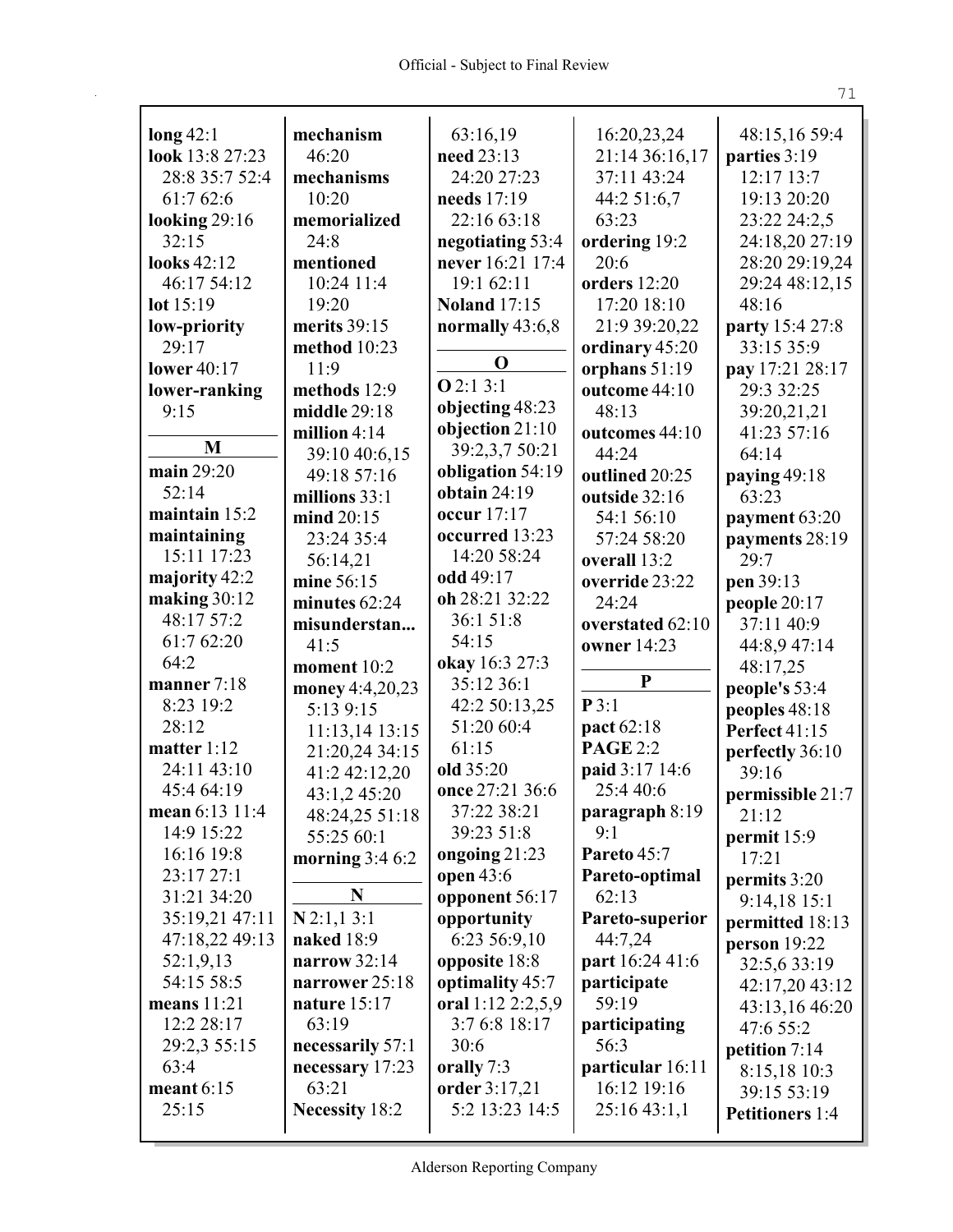| $1:17,21$ 2:4,8                 | position 3:19                     | presumably         | 64:11            | 47:22 48:1,11               |
|---------------------------------|-----------------------------------|--------------------|------------------|-----------------------------|
| 2:14 3:8 18:19                  | 12:25 52:10                       | 19:18 37:15        | probably 33:20   | 48:20 51:10                 |
| 20:16 25:4                      | 54:12 61:2                        | presumptively      | 49:5             | provisions 12:11            |
| 30:10,13 32:23                  | 63:3                              | 44:6               | problem 9:18     | 27:23 28:4,8                |
| 49:15 56:2                      | positions 12:18                   | pretty 47:22       | 33:5 43:19       | 28:25                       |
| 57:23 59:4                      | possibility 18:5                  | 51:9 52:15         | 46:24 50:5       | purpose 12:22               |
| 63:2                            | 18:8 42:5                         | 53:1               | 55:7             | 45:12                       |
| <b>Petitioners'</b>             | possible 14:24                    | prevision 34:8     | procedure 55:13  | pursue 4:12                 |
| 20:21                           | Post-'78 34:10                    | preyed 46:2        | proceed 45:14    | 5:12 7:6 30:21              |
| phrased 49:3                    | post-1978 34:7                    | principal 20:23    | proceeded 47:6   | 33:21 55:25                 |
| piecemeal 18:5                  | potential 63:15                   | principle 23:10    | proceeding 47:4  | 56:5,9,11                   |
| place 30:25 36:6                | power 35:6                        | 43:5 47:18         | 48:14            | 59:17 60:1,13               |
| 36:747:6                        | 37:10 42:24                       | principles 17:13   | proceedings      | pursued 5:17                |
| plan 3:13,14                    | practical 6:15                    | 20:11              | 47:19            | 7:10                        |
| 10:16 11:18,23                  | 6:19,20,22 7:4                    | prior 14:12 22:7   | proceeds 7:18    | pursuing 6:21               |
| 12:12 13:13,20                  | practice 24:11                    | 55:3               | 8:23 9:6,10      | put 26:17,18                |
| 13:23,25 23:1                   | 24:11                             | priorities 8:12    | 11:16 16:15,18   | 59:8                        |
| 24:1,2,8,20,22                  | practices 17:17                   | 17:5 28:5 38:5     | 25:12,23 57:18   |                             |
| 26:12 29:22,25                  | pre-34:8                          | 40:16 50:18        | 63:8             | $\mathbf 0$                 |
| 31:14 38:2,6,8                  | prebankruptcy                     | 52:15 53:5         | process 64:9     | qua 34:9 35:13              |
| 40:22,23,24                     | 3:19 12:17                        | priority $3:14,17$ | prohibit 29:15   | 35:19                       |
| 42:13 47:25                     | 14:23                             | 3:24 7:19 8:24     | prohibition      | qualify $17:10$             |
| 51:2,3 53:4                     | precisely 18:7                    | 9:3,11 10:16       | 29:20            | 19:18,20 23:20              |
| 54:1 55:1,20                    | 29:15                             | 10:19 11:2,8       | prohibits 62:21  | question 7:16,25            |
| 56:18,1961:1                    | prediction 21:18                  | 11:20 12:13        | prong 38:16      | 8:2,4,6,8,10,14             |
| 61:3,8 63:11                    | preexisting 12:3                  | 15:13 16:16        | proof 29:11      | 8:14,16,18,21               |
| 64:11                           | prefers 23:12                     | 17:2 18:6,9        | property 10:5    | 9:7 16:8 18:23              |
|                                 |                                   |                    | 14:22 27:10,21   | 20:1 22:7,8,17              |
| plane 21:14,15<br>plans $24:16$ | prefiling 32:25<br>premised 21:17 | 19:3,4 20:8,9      |                  | 23:13 25:9,10               |
|                                 |                                   | 20:13,16 21:3      | 27:22 64:6,10    | 25:17,21 30:24              |
| 30:16 31:7,8                    | prepetition 3:13                  | 21:7,9 23:22       | 64:14            | 30:25 31:5                  |
| 32:17 45:4,5                    | 17:22 19:23,24                    | 24:12,25 25:2      | proportion       | 39:13,14,15                 |
| 53:15,16 55:10                  | 21:6 23:11                        | 25:3,11,24         | 19:12            | 42:23 43:21                 |
| 55:16                           | 32:25 39:10                       | 26:1 27:17         | proposed $62:19$ | 44:19 45:1                  |
| play 42:9 45:6                  | 59:11 63:13,21                    | 28:10,14,17        | protect 13:6     |                             |
| please $3:10$                   | 64:6                              | 29:4,4,15 30:1     | 46:1             | 47:16 49:7,8<br>50:10 53:18 |
| 18:21 22:5                      | preplan 39:24                     | 30:15 31:2,6       | protected 10:9   | 54:4 55:17                  |
| 30:9                            | 53:21                             | 32:16 37:23        | protest $16:18$  |                             |
| <b>point</b> 6:1 7:1            | preplanned 26:8                   | 38:9 39:17,25      | provide 22:19    | 60:3 61:9,12                |
| 23:18 29:14                     | 26:8                              | 40:5,11,12,13      | 27:6 37:3        | 61:20                       |
| 38:21 40:11                     | present 20:1                      | 42:10 43:12        | provides 3:11    | quickly 16:5                |
| 41:4,5 42:7                     | 54:4                              | 45:2,15 48:15      | 17:12 22:24      | quite 33:5 36:16            |
| 44:20 48:19                     | presented 8:8,15                  | 49:1,10 51:1       | 27:4 64:4        | quo 15:2,11                 |
| 57:3 58:10                      | 8:18 25:9,11                      | 52:6,23 53:14      | provision 3:20   | R                           |
| 59:23 60:22,23                  | 39:14 49:7,8                      | 53:21,25 54:25     | 13:6,22 14:17    |                             |
| 61:3 62:16                      | 53:18 54:4                        | 55:4 57:19         | 15:21,21 19:19   | $\mathbf{R} 3:1$            |
| 63:12 64:2                      | 55:17                             | 60:25 61:11        | 34:5,10 35:10    | raise 56:4                  |
| pointed $45:9,10$               | pressed 6:14                      | 63:9,14 64:1,7     | 35:14,18 44:14   | ranked 41:24                |
|                                 |                                   |                    |                  |                             |

Alderson Reporting Company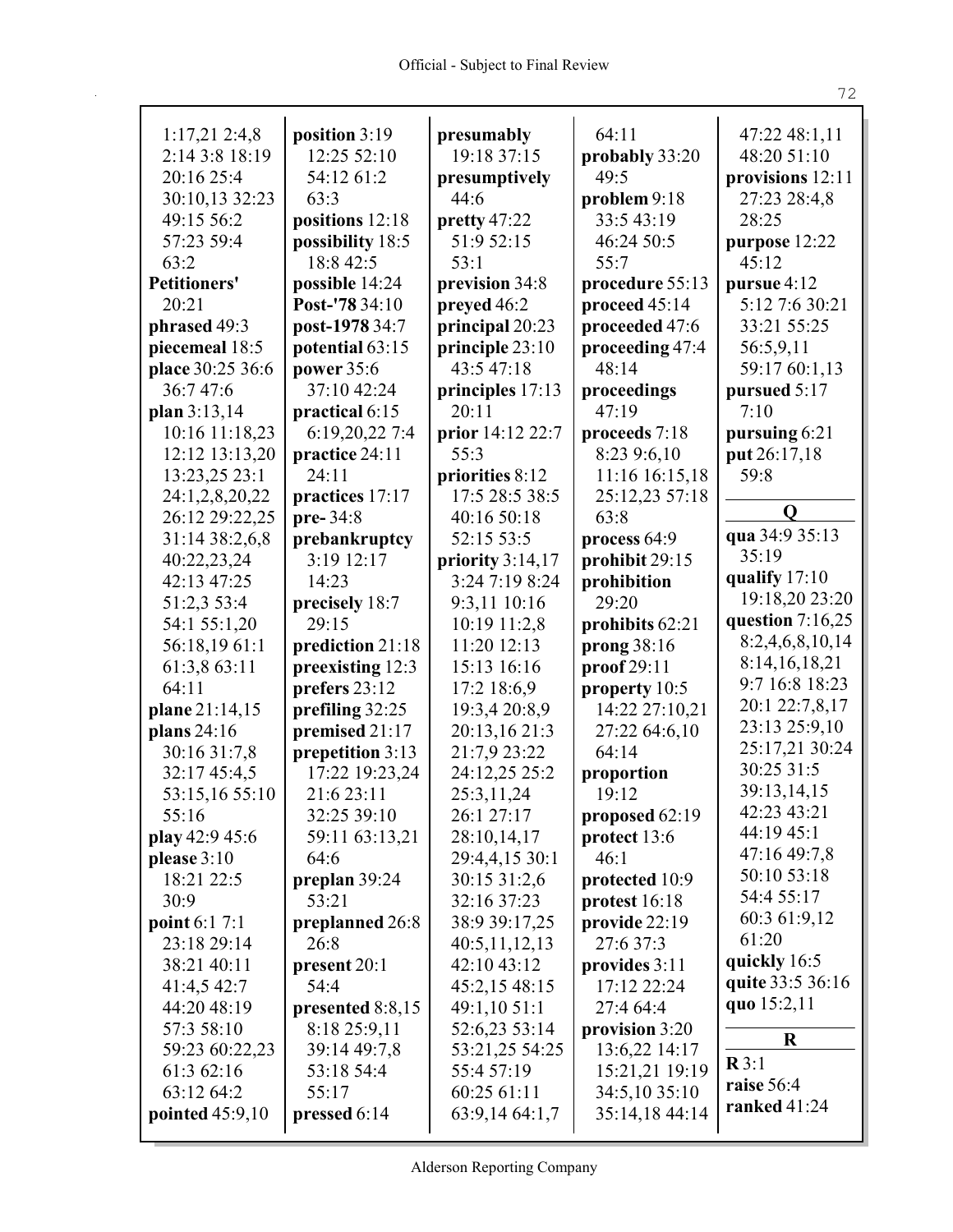| rare 31:16,19                  | 61:5                   | 34:12 48:20                     | 41:25 42:4,21                    | 16:23,25 17:3           |
|--------------------------------|------------------------|---------------------------------|----------------------------------|-------------------------|
| 37:21 38:13,14                 | rehearing 6:5          | reserve 18:14                   | 43:25 44:15,18                   | 23:3 27:2               |
| reach 17:19                    | reinstated 14:22       | reshuffled 53:7                 | 45:22,25 47:11                   | 28:21 32:5              |
| 22:17 23:13                    | reject $30:11$         | resolution 23:7                 | 47:13 48:3,7                     | 34:19 40:15             |
| 34:21 47:24                    | related 52:10          | 23:9 26:11                      | 52:17 53:9                       | 42:7 48:11              |
| 64:13                          | relates 25:12          | resolve 19:1                    | 54:6 56:23                       | 49:14 50:7,19           |
| reached 29:24                  | relatively 14:17       | 20:6 40:3                       | 62:14                            | 53:24 54:15,23          |
| 49:14                          | release 13:22          | 53:24 61:10                     | rights $11:13$                   | 55:10,10 60:24          |
| reading $15:15$                | 14:2                   | 63:18                           | 20:14,18,20,22                   | 62:10 63:25             |
| really 4:19 5:5                | released 13:14         | resolved 42:8                   | 23:23 25:3                       | says 14:18 15:20        |
| 26:19 27:23                    | 57:17 60:7             | 60:7                            | 28:15 30:1,23                    | 22:12 28:13,17          |
| 29:21 39:2                     | releasing 13:16        | resources 64:14                 | rigid $61:10$                    | 34:18 36:12             |
| 43:11 48:10,12                 | reliance 13:7,25       | respond 4:25                    | <b>ROBERTS 3:3</b>               | 41:21,22 43:22          |
| 49:4,6,8 56:19                 | 15:4                   | Respondent                      | 15:7,14,22                       | 44:5 47:24              |
| 60:22,24 62:6                  | relinquishes           | 14:5                            | 16:3 18:15                       | 48:1,4 55:19            |
| reason 6:21 11:7               | 11:13                  | <b>Respondents 1:7</b>          | 19:6 23:15                       | 61:15,16,16,18          |
| 15:3,4 32:20                   | remaining 14:22        | 1:232:11                        | 30:3,5 40:4                      | 61:19                   |
| 48:5 51:12                     | <b>remand</b> 6:23 7:8 | 29:13 30:7                      | 52:8,18,22                       | scheme 3:14             |
| 52:7 57:17                     | remanded 5:2           | Respondents'                    | 53:11 54:6,10                    | 7:19 8:24 9:3           |
| reasonable                     | remarks 55:9           | 12:25 26:18                     | 62:22,24 64:16                   | 11:2 14:12,15           |
| 54:13                          | remember 22:21         | 63:3 64:8                       | rolled 48:1,8                    | 15:13 20:8,9            |
| reasonableness                 | 32:19                  | response 28:2                   | rule 25:11,24                    | 21:3,7 28:11            |
| 52:10                          | reorganization         | rest 42:2                       | 26:1,8 30:15                     | 29:15 37:1,23           |
| reasoning 18:3                 | 18:8 21:14,15          | result $21:19$                  | 31:2,6 32:16                     | 43:22 64:11,12          |
| reasons 38:23                  | 63:21                  | 30:14                           | 35:24 37:20                      | schemes 43:22           |
| <b>REBUTTAL</b>                | reorganizing           | retain $5:16$                   | 39:16,17,25                      | Scirica's $23:16$       |
| 2:1263:1                       | 17:24                  | reticulated                     | 42:10 45:2,15                    | scope 16:5 23:3         |
| receive 24:14                  | <b>Report 15:23</b>    | 10:20                           | 49:1,10 51:2                     | scrapping 29:20         |
| received 32:23                 | 16:2                   | return $11:13$                  | 52:6 53:14,21                    | se 34:3                 |
| receiving $60:10$              | represent 6:3          | 12:2 13:16                      | 53:25 54:25                      | second 7:20 26:7        |
| recognize 31:16                | 51:14,14               | returned 12:17                  | 55:4 57:19                       | 31:15 36:22             |
| recover 6:23                   | represented            | 14:23                           | 60:24,25 61:11                   | 45:9 52:2               |
| recovered 39:10<br>40:22 43:17 | 4:16                   | returning 3:19<br>reverse 37:11 | 62:12 64:5,8<br>rules 11:8 48:15 | 54:22 57:1<br>61:5 62:7 |
| 47:7                           | representing<br>4:21   | 51:21                           | 49:24                            | Section 12:12           |
| recovery 18:6                  | request 33:25          | reverses 5:1                    | ruling $25:22$                   | 13:6 14:14,18           |
| reduce 27:8,14                 | require 12:13          | revest 5:22                     | run 29:19 55:8                   | 15:6,8 17:12            |
| reference 61:21                | 54:15                  | <b>review</b> 31:9,10           |                                  | 28:3,9,9,10,13          |
| referred 63:6                  | required 30:11         | 34:9,13 35:24                   | S                                | 28:16,21 31:10          |
| refers $8:1$                   | 31:1 34:8 40:6         | 47:1 48:21                      | $S$ 2:1 3:1                      | 55:19 63:4              |
| refused 57:23                  | requirement            | right $4:11,155:7$              | sake 18:9,12                     | secure 40:10            |
| refusing 58:2                  | 52:19,25 54:14         | 6:11 9:17 20:2                  | sale 31:9 34:13                  | secured 41:2            |
| regard $64:11$                 | 54:20                  | 20:5 28:20                      | 35:25 46:16                      | 51:15,16                |
| regarding 28:3                 | requirements           | 30:18,20,21                     | 48:21 63:7,8                     | see 9:17 25:10          |
| regardless 16:21               | 31:14                  | 33:11,13,18                     | <b>SARAH</b> 1:18                | 27:23 33:4              |
| regime 35:20                   | requires 3:16          | 35:5 36:21                      | 2:6 18:17                        | 41:3,20                 |
| 53:3,6,17,22                   | 10:16 30:13            | 37:2,5,8 38:12                  | saying 9:13 12:6                 | self-interest           |
|                                |                        |                                 |                                  |                         |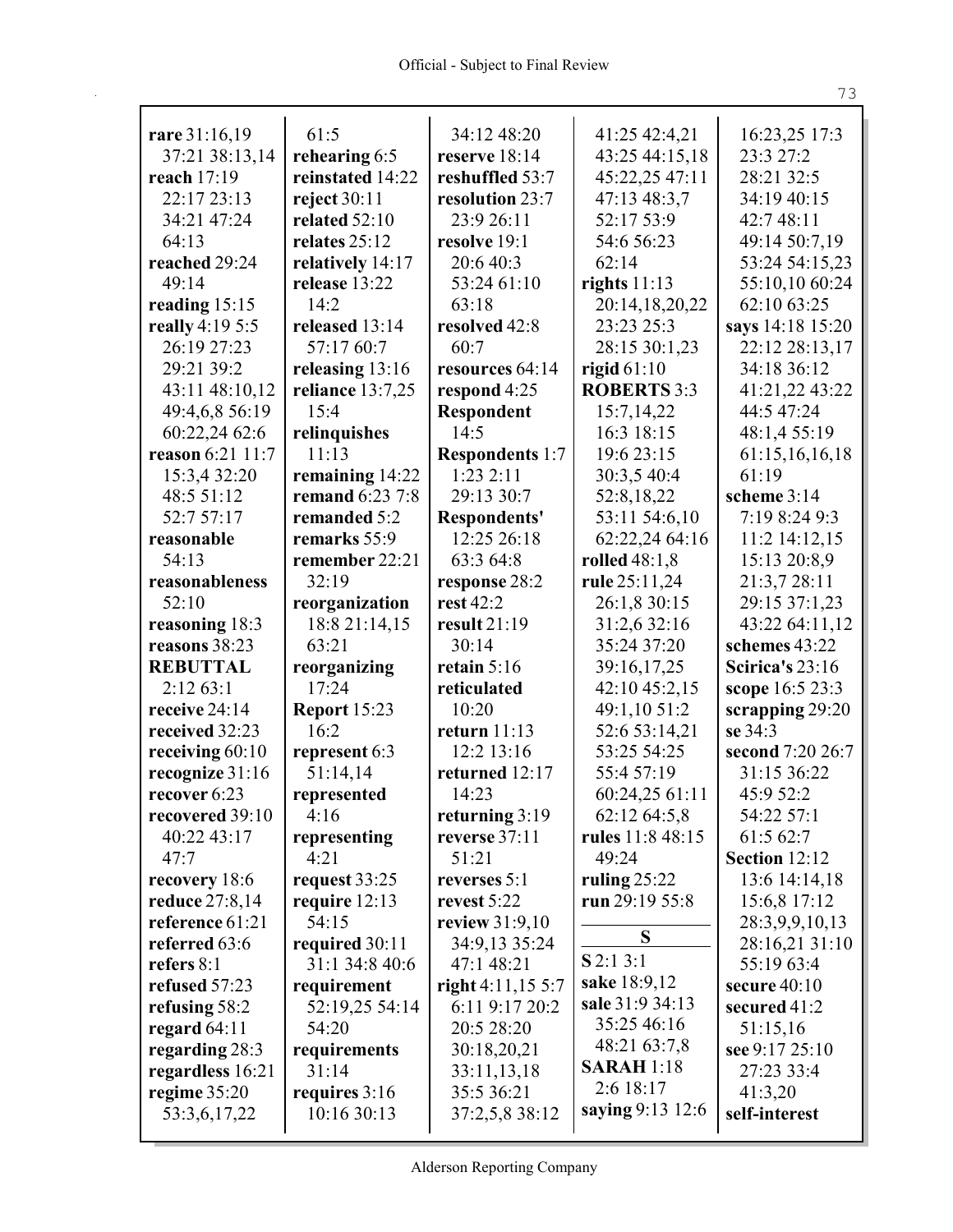| 46:4                | 58:6,11,20,21         | 30:17,20 31:18           | starts $27:21$          | suggest $47:20$   |
|---------------------|-----------------------|--------------------------|-------------------------|-------------------|
| self-serving        | 58:23 59:8,19         | 31:21,25 32:8            | <b>State 22:21</b>      | suggesting 39:24  |
| 19:15               | 61:20 62:19           | 32:10,12 45:16           | statement 25:24         | 52:14 56:8        |
| sell 61:15          | 63:7,8                | 45:23 46:1,6,9           | 32:19 44:22             | suggests 44:21    |
| <b>Senate 15:23</b> | settlements 11:8      | 46:13 56:13,24           | <b>States</b> 1:1,13,20 | suicide 62:18     |
| senior $18:11$      | 11:8,20,20            | 57:10,13 58:4            | 2:718:18                | suing $4:1,5$     |
| 21:17 32:1          | 16:10 22:9            | 58:14,16,18,23           | status $15:2,11$        | suit 61:15        |
| 46:6,10 58:6,7      | 34:9,9 35:13          | 59:1,12,15,20            | statute 49:5            | Sun 4:5,12,22     |
| 64:15               | 35:13,19,19           | 60:2,5,9,15,18           | statutory 7:19          | 30:21 57:13,14    |
| sense 5:10 38:22    | settles 56:15         | speaks 31:6              | 19:19                   | 58:9,11,17,18     |
| 55:23               | settling 59:6         | special 32:20            | stay $10:10$            | 58:21,21 59:5     |
| sensible 44:14      | Seventh 13:12         | specific 16:20           | step $10:1$             | 59:7,15 60:5      |
| separate 20:1       | 13:20                 | 22:24 34:7               | strange $7:13$          | 60:18             |
| 26:19 59:5          | shortly 13:20         | 45:3 47:22               | strict $10:12$          | super $62:8,9$    |
| 60:13               | show 46:19            | 55:22                    | structural 8:13         | superfluous       |
| <b>Separately</b>   | side 7:21,22          | specifically 28:4        | structure 9:19          | 28:6              |
| 11:15               | 27:19                 | specified 11:19          | 9:21,25 43:13           | superpower        |
| set 12:12 25:18     | similar $43:21$       | specify $28:11,12$       | structured 8:1,2        | 64:3              |
| 31:22 43:1,2        | simple $33:5$         | <b>Spinelli</b> 1:16 2:3 | 8:4,7,11,209:2          | supervision       |
| 50:18               | simply $3:17$         | 2:13 3:6,7,9             | 9:5 16:11,25            | 10:14             |
| settle 20:17        | 32:15 52:23           | $4:3,7,9,24$ 5:5         | 24:12,17,24             | supported 15:15   |
| 38:23,24 57:23      | 53:24 64:13           | 5:9,15 6:5,12            | 25:12,25 26:13          | supporting $1:20$ |
| 59:9 61:23          | sink 19:22            | 6:18 7:7,23 8:5          | 29:21 31:21             | 2:8 18:19         |
|                     |                       |                          |                         |                   |
| settled 33:23       | situation 12:3        | 8:17 9:19,23             | 41:6,7 56:20            | suppose 16:7      |
| 34:18 57:25         | 45:18,20 62:18        | 9:25 11:2,6,23           | 64:3,4                  | 34:17,22          |
| 59:3                | situations 63:20      | 12:4,8,23 13:4           | subject 10:13           | supposed 47:20    |
| settlement 4:1      | skipped 3:23          | 13:11 14:8,13            | 31:8,10 35:23           | Supreme $1:1,13$  |
| 4:11,17,18          | 21:11                 | 15:8,18,25               | 39:25 40:12             | sure 6:9,13 23:2  |
| 7:18 8:23 9:6       | slip $39:13$          | 16:4,9,14,19             | 44:23 51:7              | 31:13 35:15       |
| 9:10,14 11:11       | <b>Solicitor</b> 1:18 | 17:6,9 20:24             | submitted 64:17         | 36:25 38:7        |
| 11:17 16:15,17      | solution 44:7,8       | 62:25 63:1,3             | 64:19                   | 45:12 61:7        |
| 20:19 22:14,19      | 44:13                 | split $40:2$             | subordinated            | surprisingly      |
| 24:12,13 25:12      | somebody $41:20$      | spoke 56:17              | 17:13                   | 41:17             |
| 25:22 26:16         | 42:24                 | square 7:20              | subordination           | system $19:3$     |
| 27:1,2,4,5,11       | someplace 11:4        | squeezed 46:19           | 17:14 20:11,11          | 27:17,18 38:4     |
| 29:20 30:11,22      | somewhat 56:6         | 47:6                     | subset 22:23            | 40:12             |
| 31:22 33:2          | sorry 4:18 53:11      | squeezing 29:18          | 26:21                   |                   |
| 34:2,3,14,22        | 58:4                  | stage 6:6 7:14,14        | substance 8:8,18        | T                 |
| 34:23 35:7,21       | sort 20:10 21:13      | 16:22 40:5               | 29:12                   | T 2:1,1           |
| 35:22 36:10         | 24:4,6 25:15          | 45:14                    | substantial             | table 16:8        |
| 38:20 39:3          | 25:18 26:11,15        | standard 31:11           | 32:23                   | take 7:16 8:3     |
| 40:20,21 41:6       | 27:13 29:1            | 31:12 49:2               | substantive 9:4         | 10:125:5          |
| 41:8,11,14          | 43:20                 | 54:9                     | substitute 26:12        | 61:24             |
| 46:21 48:23         | Sotomayor 3:25        | standpoint               | successfully            | taken 13:24,25    |
| 49:15,18 51:17      | 4:4,8,9,15,25         | 12:25                    | 5:18                    | takes 36:11       |
| 53:6 56:15,20       | 5:3,7,13 22:2,5       | start 18:22 32:5         | sue 4:22 30:21          | talk 14:9         |
| 57:15,20 58:2       | 25:8,20 26:3          | started 9:13             | 59:13,16                | talked 25:11      |
|                     |                       |                          |                         |                   |

74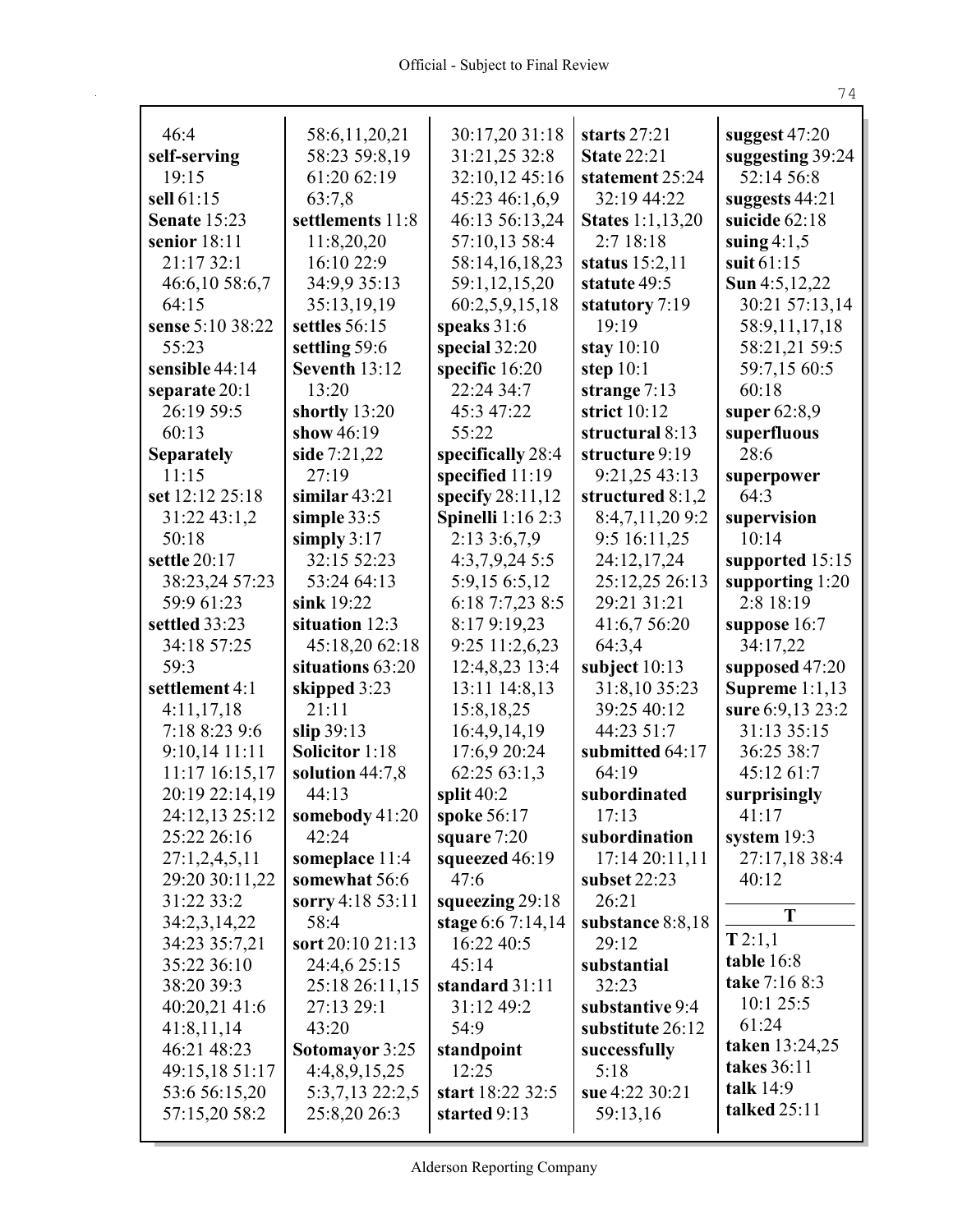| 39:23 40:7         | 42:6,23 43:3,8    | 55:24 61:15             | use 13:22 15:20     | 60:14 62:8,9          |
|--------------------|-------------------|-------------------------|---------------------|-----------------------|
| 47:23 53:15        | 47:18 48:16       | trying $24:23$          | 31:9 34:13          | wanted $19:10$        |
| 55:15 57:7         | 52:2,8 54:21      | 31:22 32:10             | 35:25 41:23         | 20:3 26:10            |
| 60:24              | 55:5 57:2         | turn 24:18              | 46:16 48:21         | 32:20 36:5            |
| tangible 7:5       | 58:10 59:12,23    | two 11:10,25            | 62:3                | 56:12 57:20           |
| $\tan 25:6$        | 60:21,23 61:13    | 12:9 26:17              | use/sale $61:3$     | 59:7                  |
| tell 5:3 12:21     | 62:16             | 43:21,24 44:6           | usual 24:7 48:14    | wanting $45:18$       |
| 24:10 43:5         | thinks $18:10$    | 44:22 45:3              | usually 24:18       | 57:17                 |
| 49:19,22 57:10     | 51:15,16          | 55:20 59:2              | V                   | wants $45:20$         |
| tells 13:5 28:17   | third 6:2,4,7 7:2 | 62:24                   | v 1:5 3:4           | <b>WARN</b> 4:1,13    |
| 28:22 29:2,3,9     | 7:7,21 19:10      | type 24:1 28:19         | valid 8:7           | 6:24 57:23            |
| term 20:10 41:8    | 27:8 31:15        | 29:10 54:14             | validity 17:18      | 58:20 59:5,17         |
| terminating        | 33:15 36:23       | typical 15:4            | value 18:11         | 60:13                 |
| 55:15              | 43:9 45:10        | Typically 13:22         | various 49:3        | <b>Washington</b> 1:9 |
| terms 24:2 31:4    | 47:2 52:3 54:5    | U                       | vary 57:4           | 1:16,19,22            |
| 49:11 61:19,24     | 54:23 61:6        | <b>Uh-huh</b> 16:9      | vendor 17:20        | wasn't 35:17          |
| terrible 42:20     | thought 21:2      | ultimately 21:19        | 18:10 21:9          | 63:22                 |
| text 10:1          | 40:4,5            | unconfirmable           | 39:21 51:7          | waterfall 38:5        |
| <b>Thank</b> 16:3  | three 11:25       | 24:22 29:22             | vendors 17:22       | way 3:11 4:22         |
| 18:14,15,20        | 43:24 44:6,22     | underneath              | versus $49:10$      | 10:2 26:11            |
| 30:3,4,8 36:4      | 45:3              | 41:17                   | 57:12               | 38:6 42:15            |
| 62:22,23 64:16     | tight 52:25 62:7  | understand 4:16         | <b>viable</b> 17:25 | 47:19 48:9,25         |
| theoretically      | tighten $54:19$   | 12:2 14:16              | view 20:9 21:5      | 49:14 57:7            |
| 56:8               | tighter $54:13$   | 23:3 45:16              | violate 20:7 21:6   | 59:10 61:25           |
| thing $7:5,13$     | time 15:2 21:13   | 60:2                    | violates 7:19       | 62:7                  |
| 11:14 23:4         | 25:2 38:10        | understood              | 8:23 10:25          | ways 22:24 49:4       |
| 27:2,3,13          | 43:22 54:16       | 15:16                   | 19:3                | We'll 3:3             |
| 49:17 56:25        | 64:10             | undisputed 4:13         | violation $9:3,11$  | we're 8:5 43:13       |
| things $5:1$ 11:11 | times $41:4$      | 6:24                    | 15:13 16:16         | 47:23 59:9            |
| 11:25 26:17,19     | timing $60:21$    | undone 13:23            | 17:2 18:9           | 60:23                 |
| think 4:10 9:17    | told 6:2 7:7      | 14:24                   | 25:23,25 27:17      | wearing $32:6,6$      |
| 11:1,3,5,6,10      | top $40:11$       | unfairly 46:19          | 63:8,14 64:1,7      | Wednesday 1:10        |
| 13:8 14:16         | total 56:17       | unfairness              | voided 14:22        | went 4:17 7:8<br>47:1 |
| 16:14 17:18        | totally 34:22     | 13:24                   |                     |                       |
| 18:25 19:25        | traditional       | <b>United 1:1,13,20</b> | W                   | white 32:6            |
| 20:1,15 21:11      | 35:24 42:8        | 2:718:18                | wage 39:11,21       | widows $51:18$        |
| 22:8,10,13,16      | transactions      | unlawful 16:24          | wage-and-ben        | <b>Wiese 13:12</b>    |
| 22:18,21 23:6      | 14:20             | 16:25                   | 33:1                | willing $38:24$       |
| 23:10,19,20        | transfer 4:6      | unsecured 30:12         | wages $63:24$       | 56:5                  |
| 24:4 25:2,14       | treasure 41:18    | 40:14                   | want 6:9,12,16      | win $52:1$            |
| 25:14 26:2,3,5     | truck 60:10,13    | unwound 14:21           | 19:20 20:3          | won 60:18,20          |
| 26:7,12 27:16      | true 31:17        | unyielding              | 22:17 35:4,14       | wonderful 42:17       |
| 28:9 29:23         | trust $10:7$      | 42:10 45:4              | 37:7 38:24          | wording $25:15$       |
| 30:24 31:4,17      | trustee $5:11,14$ | 61:11                   | 41:22 42:15         | words 14:24           |
| 35:5 37:19         | 5:15,17,20        | uphold $6:16$           | 49:19,22,23         | 44:8 54:12            |
| 39:6 40:18         | 10:11 33:20       | upset 37:16             | 54:18 58:21         | 61:21 62:11           |
| 41:7,12,12         | 37:10 42:24       |                         |                     | work 10:2 53:23       |

75